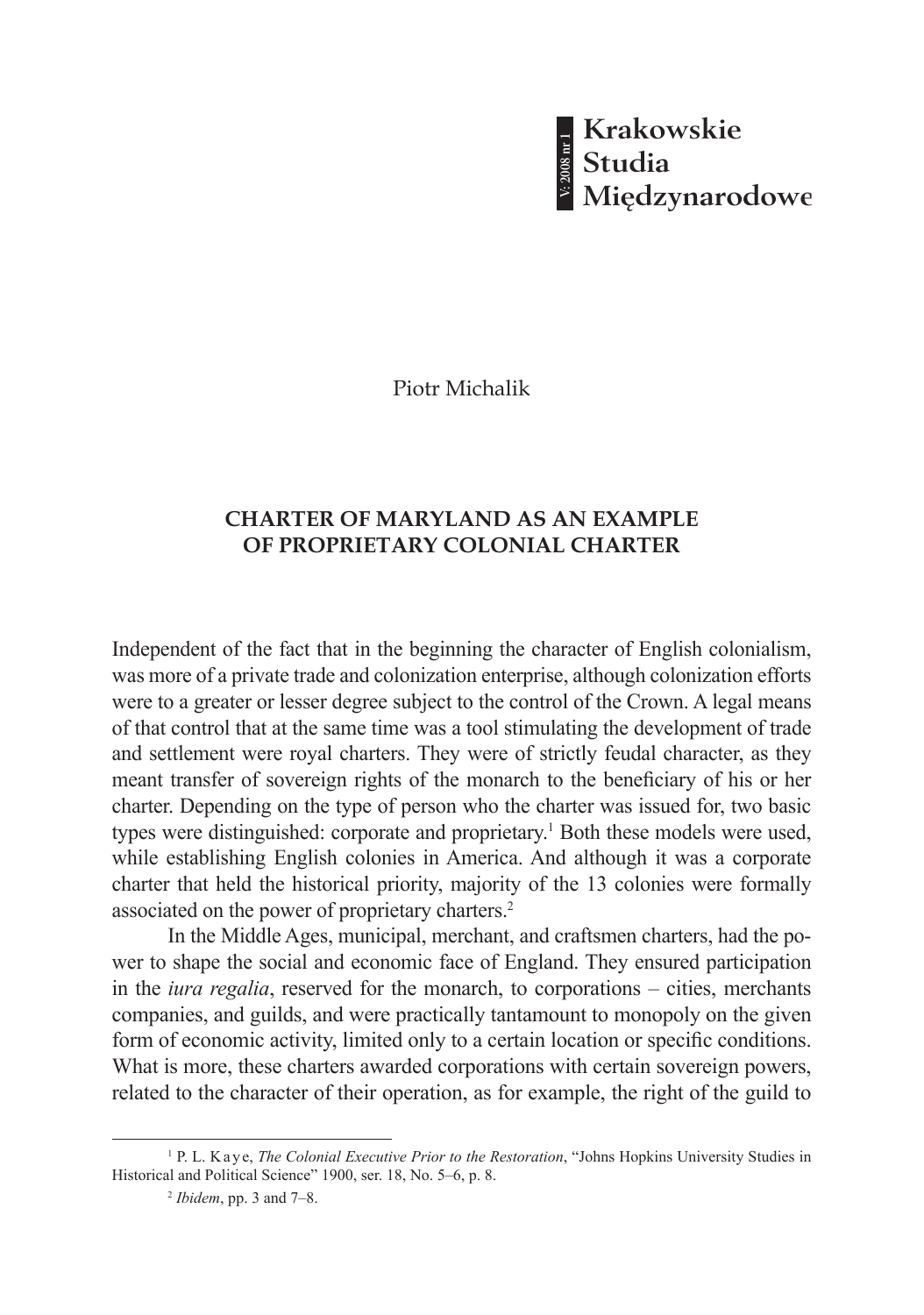punish the workers subjected to its laws.<sup>3</sup> In the case of maritime trade, the importance of the charter was the greater, as international trade was inseparably bound to foreign policy that greatly influenced the safety and security of merchants and success of their operation. The specific character of foreign trade, and especially its high costs, enforced financial cooperation of merchants who, on the grounds of personal relations, or the aforementioned fellowships and brotherhoods, joined their capitals into trade corporations, which led to the establishment of the famous trading companies. In the early modern times, the English Crown was too weak, and even more importantly too poor, to conduct independent overseas trade activities. At the same time, the Crown was lively interested in such an activity, mostly for fiscal but also for political and strategic reasons. The only practical, as it turned out later also the best, means to achieve the these goals was control and simulation of activity of own merchants through legal formalization of their operation in the charters of incorporation they were issued.4

The evolutionary character of the transition from the mediaeval merchant charter to the modern incorporation charter allows only a conventional definition of the latter half of the 16th century as the beginning of the period when the English Crown incorporated first overseas trading companies, whose legal form was akin to that of contemporary corporations.<sup>5</sup> Established in 1357, the fellowship of merchants of the city of York, namely, The Merchant Adventurers of York, dealt with trade with the Netherlands and Germany, even though it had a trading license from King Edward III, it obtained the status of a legally incorporated company only in 1578, which proves the fact that already at that time such a state as was required to conduct large scale overseas trade.<sup>6</sup> It is also a fact that from the incorporation of the Muscovy Company in 1555 to the incorporation of the East India Company in 1600, the Crown issued more than 10 charters for overseas trading companies.7 Divided on the grounds of legal bases concerning their operation and incorporation, these fall into three categories.

The first and historically oldest was the already described regulated company, based on the model of merchant fellowship. The second category was the company that offered a transitory form between the regulated company a joint-stock company, namely the semi-joint-stock company. Maintaining the legal form of a regulated company, it allowed bringing together the members' capitals to cater for the needs of a specific enterprise, which allowed conducting more extensive and more risky operations. A representative of this type was for, example, the East India Company.8 The last

<sup>3</sup> *Ibidem*, p. 9.

<sup>&</sup>lt;sup>4</sup> Ch. M. Andrews, *The Colonial Period of American History. The Settlements*, New Haven 1936, Vol. 1, pp. 42–44.

<sup>5</sup> H. C. H o c k e t t, *The Constitutional History of the United States 1776–1826*, New York 1955, pp. 5–7. 6 Ch. M. A n d r e w s, *op. cit.*, Vol. 1, p. 29.

<sup>7</sup> E. P. C h e y n e y, *European background of American history 1300–1600*, New York 1961, pp. 86–92.

<sup>8</sup> Which in 1650 changed its constitution to *joint–stock company*.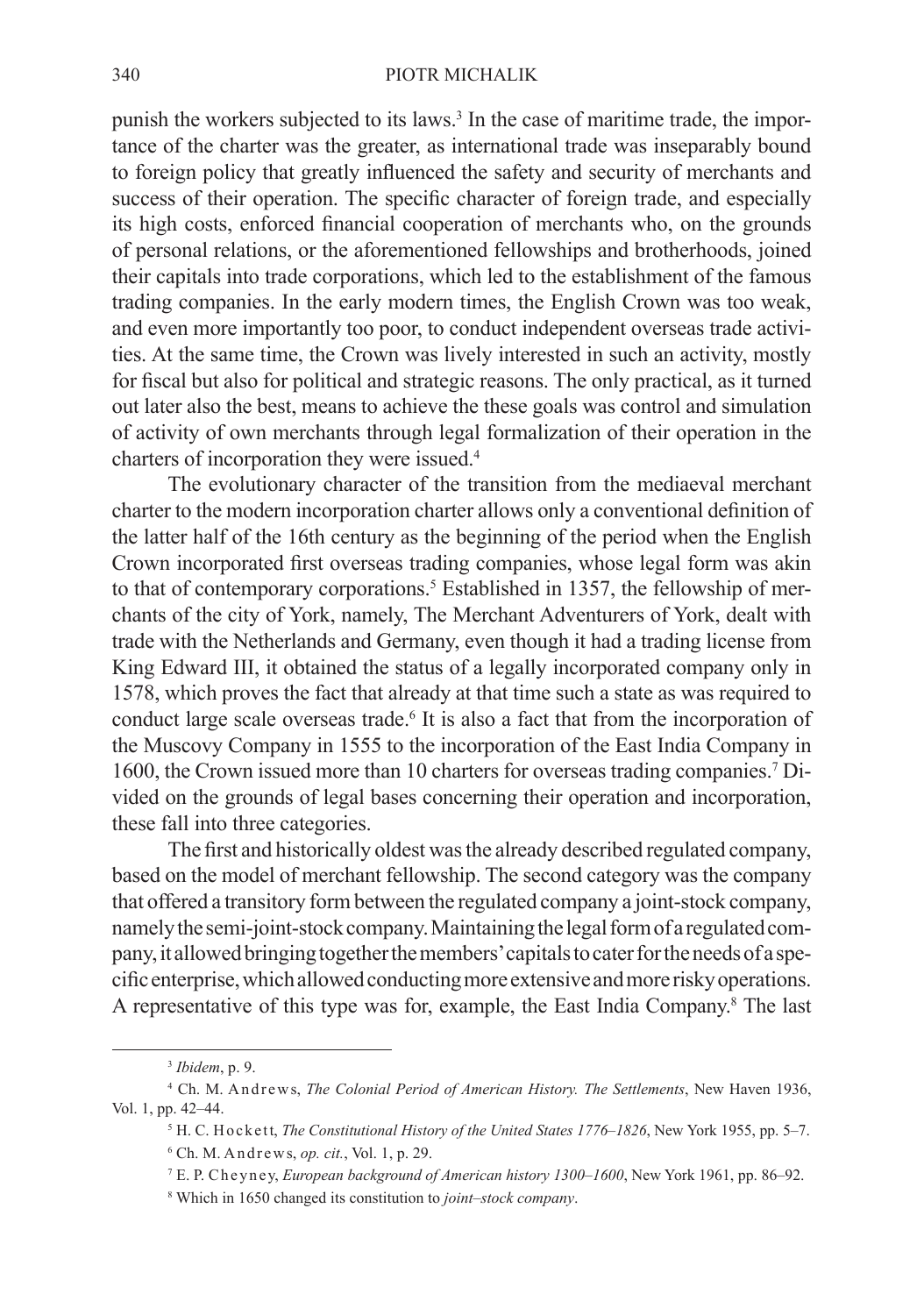and most modern category was the joint-stock company operating along principles akin to those governing today's joint-stock companies. It was incorporated by a royal charter that awarded the company with a specific trade monopoly, and also a certain scope of sovereign competence much broader than in the case of regulated companies. The members shareholders of the company not only were not bound to prove their trading competence, but would often not deal with trade as such at all. Hence they were frequently representatives of the aristocracy, the Privy Council, and the court, who ensured the company with the appropriate support from the Crown. Both the trading activity and the sovereign powers of a company where vested in the hands of the governing body, whose means of association, operation, and control were regulated in the royal charter. Among the 16th century companies, this was the form of incorporation of the Muscovy Company and the Levant Company established in 1592.9

A joint-stock company was best fit to undertake and conduct major trading enterprises, the more so if they were connected to colonizing activity that required vast financial outlay and firm support if not involvement on behalf of the Crown. This is why this very legal form was employed for the first major trade and colonization attempts undertaken in the latter half of the 16th century.10 It is to be emphasized that in the period in question, besides the companies that were incorporated by legal charter, both trading, and trading and colonization activity was also undertaken by non-formal fellowships and partnerships that in fact operated on the basis of joint capital but were represented before the Crown by natural or legal persons, being their members, also to avoid the costly procedure of incorporation.11 These groups had their share in the financing of individual colonization and trading missions, as for example the expeditions of Sir Humphrey Gilbert and Sir Walter Raleigh.12 It was, however, only the project undertaken by a joint-stock company with the full support from the Crown, namely so-called London Company the First Virginia Company, incorporated by King James I on April 10, 1606, that inaugurated the lasting presence of the English in the New World by establishing Jamestown in 1607.13

12 See: below, p. *5*.

<sup>13</sup> The Charter of James I produced on that day was issued simultaneously for two companies: the First Company, with shareholders from London, and the Second Company, with shareholders from Bristol, Exeter, and Plymouth (hence known as the Plymouth Company). The Charter allowed the London Company the sole right of settlement on the shores of North America lying from 34 degrees north to 38 degrees north, and joint settlement of the land from 38 degrees north to 41 degrees north together with the Second Company (Plymouth) on the condition that the settlements of the two companies are at least 100 miles apart. *The First Charter of Vir-*

 $9$  Ch. M. Andrews, *op. cit.*, Vol. 1, p. 41.

<sup>&</sup>lt;sup>10</sup> Priority belongs to Muscovite Company, whose charter awarded it the right to take possession of the discovered territories and hold jurisdiction over them, even though the practical operation of that company was of strictly trading nature. A good example of endeavours to carry out colonising activity was the unsuccessful expeditions organised in the years 1577–1578 by the Company of Cathay (China) founded in 1576 under the influence of Martin Frobisher's discoveries on Baffin Island; see: S. G r z y b o w s k i, *Polityka kolonialna Tudorów i pierwszych Stuartów*, Wrocław 1970, pp. 63–68 and 106–107.

<sup>&</sup>lt;sup>11</sup> Ch. M. Andrews, *op. cit.*, Vol. 1, pp.  $41-42$ .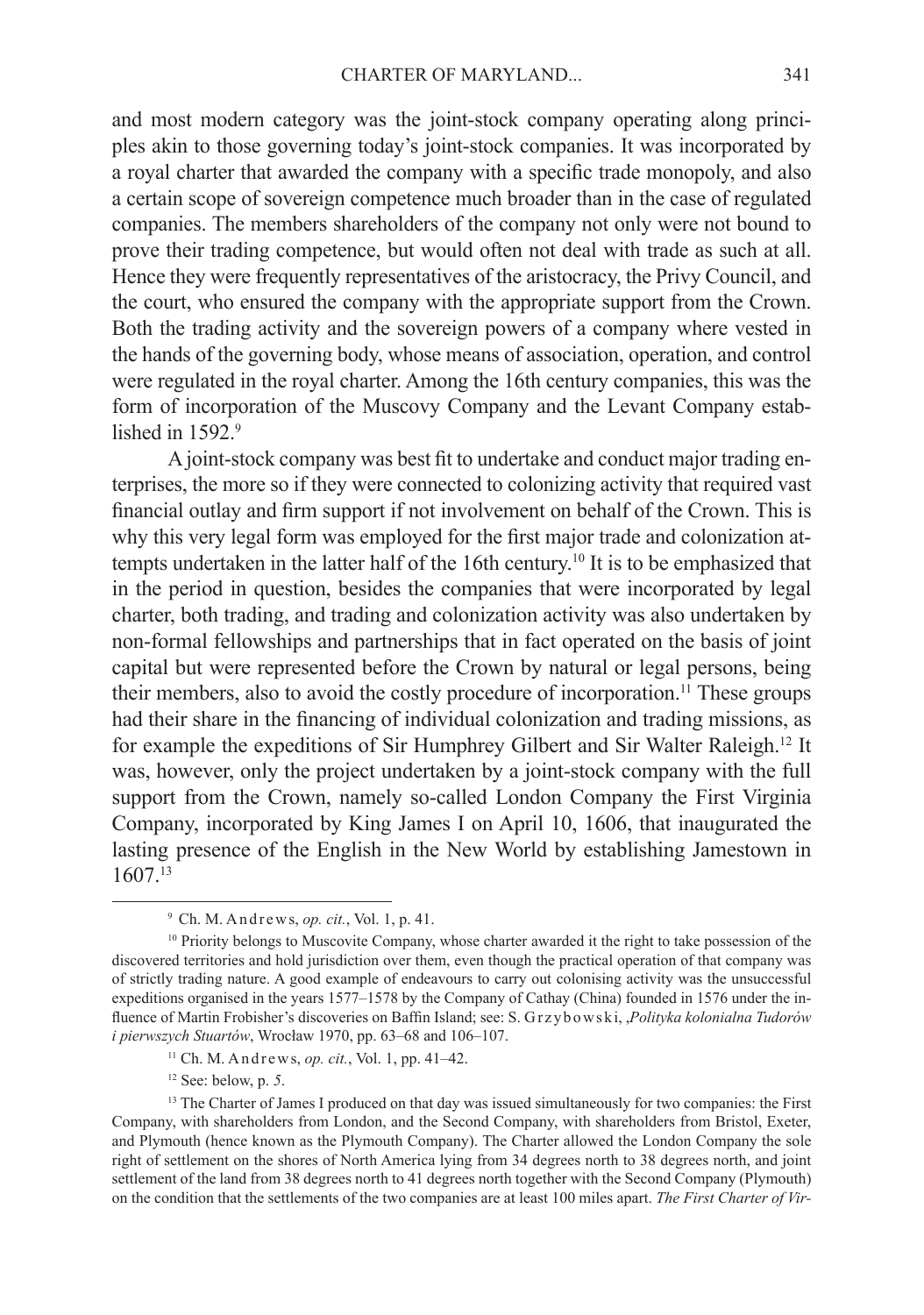The historical roots of the proprietary charter date back to the days of William the Conqueror. Following the system of marches, that is border counties, introduced by Charles the Great (Charlemagne) to protect the borders of the state from external threats, William developed such territories in England, awarding them with the status of County Palatinates.<sup>14</sup> The most important of those were the County of Chester, protecting the Welsh border, and the County of Durham, protecting the Scottish border.15 Due to its strategic importance, palatinates were the most independent of all the fiefdoms of the Crown, as the sovereignty of the Count Palatine, modeled on royal, was to guarantee efficient discharge of the defensive function. Following the royal appointment, whose beneficiary in the case of the County of Chester was a lay lord (usually an earl) and in the case of Durham – its prince bishop, palatinate was a fully sovereign *quasi regnum* formerly bound to England only with the oath of loyalty that its proprietor swore to the king. Not a king himself, the palatine had at his disposal full royal power (*iura regalia*). He laid down the law, had his own parliament and developed the judiciary system and administration, with the right to establish offices that were part of the *curia regis*. He said the right to deal capital punishment and pardon all and any crimes, including high treason. He collected taxes, waged and conducted wars, owned a mint, and chartered corporations. At the same time, in his sovereign power, he had the right to establish and practice subinfeudation within the palatinate, and collect his feudal dues from them. Moreover, he also benefited from the natural riches and own domain<sup>16</sup>.

The already mentioned fact that the Count Palatine, remaining a vassal of the King of England, had no obligations towards him other than the oath of fealty, requires special emphasis. A distinctive expression of that was not appointing representatives of County Palatinates to the House of Commons, although the Count Palatine himself had the right to sit in the House of Lords. On the other hand, although Chester and Durham were excluded from the direct royal jurisdiction, be it judiciary or fiscal, they did remain a part of the *Regnum Angliae*, and owed their special status to the royal charter. This charter was limited by Edward the first by issuing in 1290 the Statute of *Quia Emptores*, which practically devoid also the palatines from the power of subinfeudation. A major limitation of the power of the

*ginia; April 10, 1606*, [in:] *The Federal and State Constitutions Colonial Charters, and Other Organic Laws of the States, Territories, and Colonies Now or Heretofore Forming the United States of America*, ed. F. Newton Thorpe, Washington DC 1909 (further: Thorpe).

<sup>14</sup> P. L. K a y e, *op. cit.*, p. 9.

<sup>&</sup>lt;sup>15</sup> These two together with the Lancaster Palatinate established in the 14th century have formally retained their status to this day. Still, they were not the only palatinates. During the reign of King William the Conqueror, also the County of Kent was elevated to this rank, to break the resistance of its inhabitants against the Norman invasion. See: D. R. B at es, *The Character and Career of Odo, Bishop of Bayeux (1049/50–1097),* "Speculum" 1975, Vol. 50, No. 1, pp. 1–20.

<sup>&</sup>lt;sup>16</sup> H. L. Osgood, *The Proprietary Province as a Form of Colonial Government*, "The American Historical Review" 1897, Vol. 2, No. 4, pp. 644–645.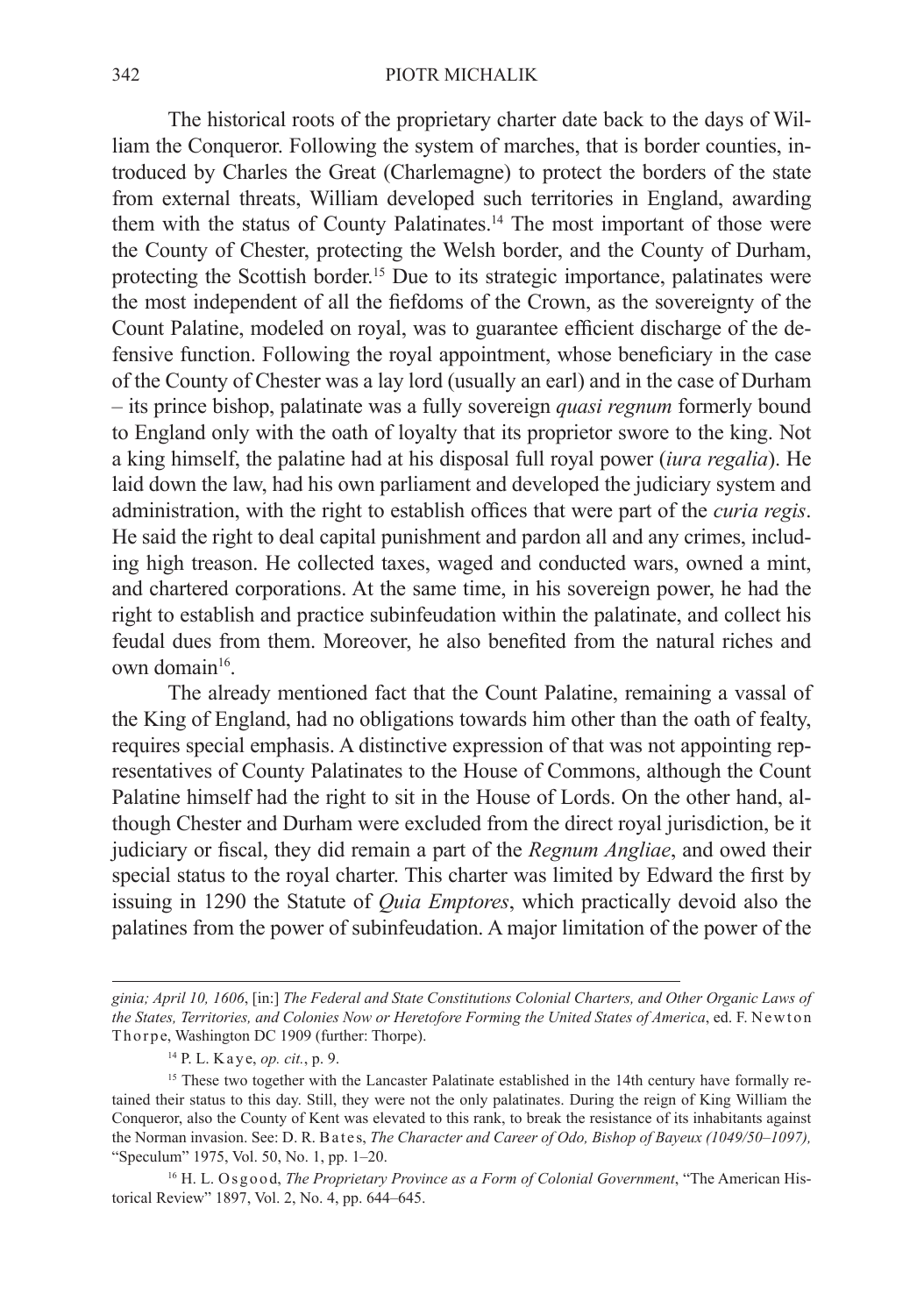uncrowned kings<sup>17</sup> came in turn during the reign of Henry VIII, who, strengthening the central power deprived both the palatinates of court (and Chester also of parliamentary) immunity, which led to the gradual formal and legal unification with other lands of the monarchy, which was finally effected at the time of Restoration.<sup>18</sup>

It does not require arguing that constructed so, a model of managing a province (being a political anachronism in England) could find application in the English colonizing effort. Its basic advantages included combining the interest of the Crown with the interests of potential investors: future lords palatines. The latter, with the view to such a broad scope of competence and immunity, where quite eager to involve their greater or lesser fortunes in highly risky colonizing enterprises. The Crown, on the other hand, especially having had its hopes dashed by the Virginia company, counted on the success of settlement conducted under the powerful and determined command that was to be guaranteed by the royal power of the Lord Palatine. Not without significance were also the personal and courtly connections between the monarch and his future overseas vassals. Therefore it should come as no surprise that it was the palatinate that became the model solution for colonial charters of the proprietary type issued by the Stuarts.19

During the Tudors the form of county of palatinate was not used directly in the proprietary individual English colonization enterprise, yet the form of fealty was adopted for all the legalization of the charters. Already in the letters patent issued by King Henry VII in 1496 for a Venetian of the name John Cabot, the King stated that "the aforesayd Iohn and his sonnes, or their heires and assignee may subdue, occupy and possesse all such townes, cities, castles and isles of them found […] as our vassals, and lieutenants".20 Similarly, the charter received by Humphrey Gilbert in 1578 to colonize Newfoundland was not only the first document to put more profound stress on the questions of settlement than on those related to trade, but it also determined that all the territories assumed by Gilbert "shall for ever bee holden by the said Sir Humfrey, his heires and assignee of us, our heires and successors by homage".<sup>21</sup> Similarly, Walter Raleigh's charter of 1584, which allowed the establishment of the first English settlement in America on Roanoke Island, uses precisely the same expression as the 1578 charter.<sup>22</sup> Each of the grants mentioned above, entitled the beneficiary to hereditary feudal ownership of the discovered and captured territories together with "the right, royalties, franchises, and iurisdictions" of land

<sup>&</sup>lt;sup>17</sup> This is how Anthony Bek, Bishop of Durham (1284–1311) defined his political position in the Kingdom of England: "There are two kings in England, namely the Lord King of England, wearing a crown in sign of his regality and the Lord Bishop of Durham wearing a mitre in place of a crown, in sign of his regality in the diocese of Durham." Quated after: *The North East England History Pages*, www.northeastengland.talktalk.net.

<sup>&</sup>lt;sup>18</sup> H. L. Osgood, *op. cit.*, pp. 645–46. Durham finally lost its parliamentary immunity in 1675.

<sup>19</sup> Re. the entire paragraph, see below for more.

<sup>20</sup> *The Letters Patents of King Henry the Seventh Granted unto Iohn Cabot and his Three Sonnes,*  Lewis, Sebastian and Sancius for the the Discouerie of New and Unknowen Lands, [in:] Thorpe.

<sup>21</sup> *Letters Patents to Sir Humfrey Gylberte June 11, 1578*, *ibidem*.

<sup>22</sup> *Charter to Sir Walter Raleigh: 1584*, *ibidem*.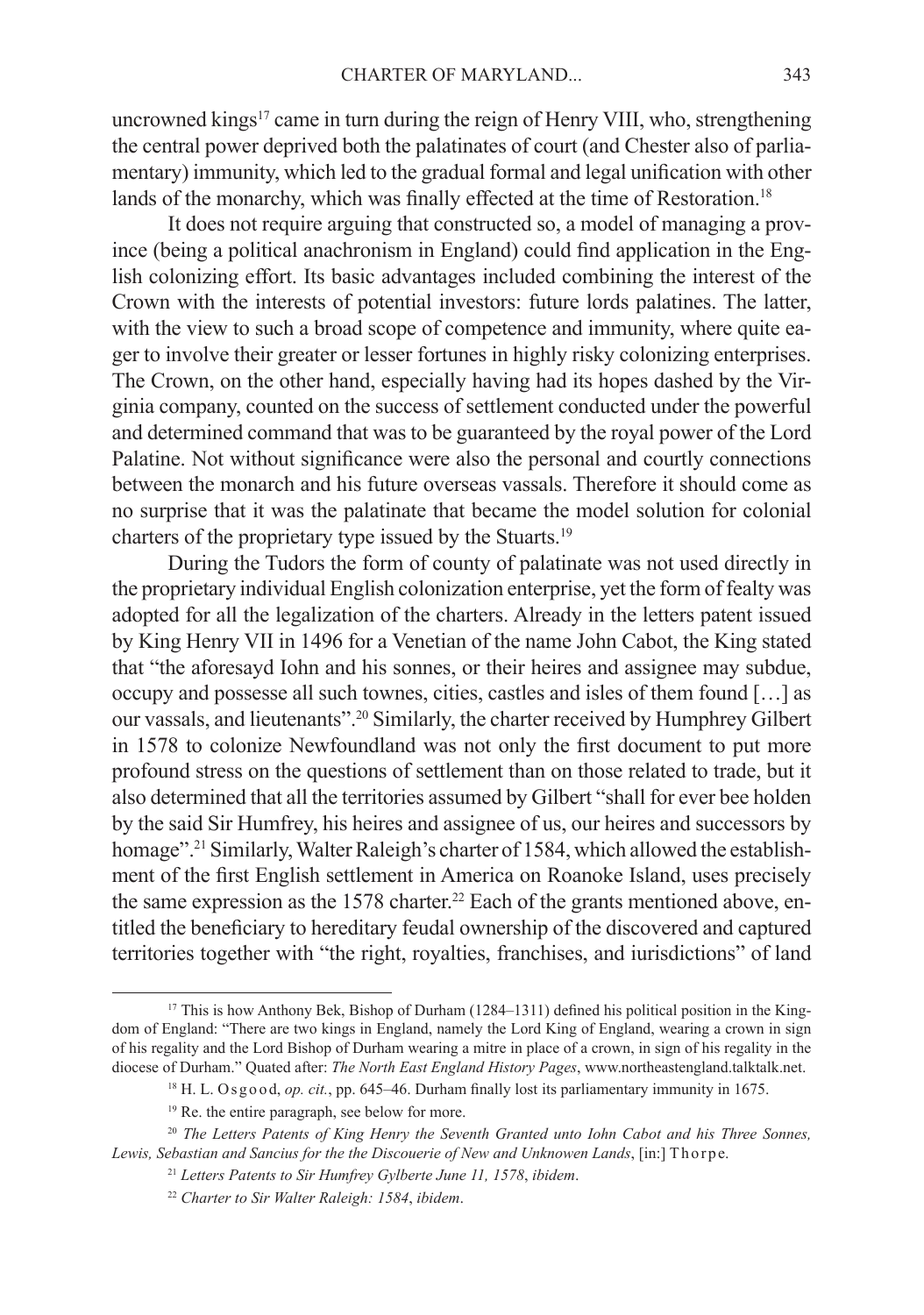## 344 PIOTR MICHALIK

and sea.23 There were, however, significant differences between Cabot's charter and those issued to Gilbert and Raleigh. First of all, in the first the Crown reserved for itself the right to a fifth of all revenues received from the enterprise, which was a great burden levied on the beneficiary of the charter. 24 In the latter case, the document mentions only a fifth part "of all the oare of golde and siluer, that from time to time [...] shal be there gotten and obtained".<sup>25</sup> This last provision would now appear in all the successive proprietor charters, as the only real although hypothetical burden laid on the beneficiary of the appointment.26 The charters of 1578 and 1584, far more extensive than the one of 1496, developed further the questions related to the territorial sovereignty of the charter's beneficiary, including his position of the feudal proprietor of the conquered territories, and wielding the "full power to dispose thereof, and of euery part in fee-simple or otherwise, according to the order of the lawes of England".<sup>27</sup> These and other differences prove that the search for a formal model for regulation of the activity focused more on settlement than trade brought the royal charters closer to the form used for the palatinate county. As far as the first English individual trade and colonial charters, as e.g. Cabot's, were modeled on their Portuguese and Spanish counterparts<sup>28</sup>, during the reign of Elizabeth Tudor and the first Stuarts, the Crown assumed a model of the proprietary charter based on own and local feudal construction that was to provide an efficient regulatory measure that at the same time promoted colonial activity in America.

In 1622 the massacre of colonists in Jamestown sealed the fate of the Virginia Company. The Royal commission summoned to explain the internal situation within the corporation discovered numerous irregularities. That led to the Company's dissolution by King James I in 1624. Even though the Virginia Company was the first to maintain the continuity of English settlement in America, its operation brought numerous losses and was decidedly negatively appraised by the Crown.29 This, naturally, did not lead to the withdrawal of the royal support for colonial endeavors of corporations.30 Nevertheless, even before the liquidation of the Vir-

<sup>26</sup> In the case of Elizabethan charters, when the idea of discovering gold or silver in the New World was treated very seriously, such a provision was a fairly realistic burden. After the successive failures to find precious metals (especially in Virginia), it must have been treated more formally.

- <sup>27</sup> *Charter to Sir Walter Raleigh…*, *ibidem.*
- <sup>28</sup> See: S. G r z y b o w s k i, *op. cit.*, pp. 35–37.

<sup>29</sup> *Ibidem*, pp. 231–232; M. J. R o z b i c k i, *Narodziny narodu. Historia Stanów Zjednoczonych do 1861 r.*, Warszawa 1991, pp. 63–64. Primarily due to the fact that during the 17 years of its existence, approx. 4800 settlers died either in Virginia or on their way to the colony, with the four worst years claiming 3500 lives.

<sup>30</sup> In 1620, the Second Virginia Company of Plymouth transformed into the Council for New England on the power of King James' charter: "Councill established at Plymouth, in the County of Devon for the planting, ruling, ordering, and governing of New–England, in America" – *The Charter of New England: 1620*, [in:] Thorpe. Thanks to its corporate endowments, the following were founded: Plymouth (in 1620) and Massachusetts (in 1630), the sounders of the latter received another charter directly from King Charles I in 1629: *The Charter of Massachusetts Bay: 1629*, [in:] Thorpe. Also Georgia was established by a direct

<sup>23</sup> *Ibidem.*

<sup>24</sup> *The Letters Patents of King Henry*…, *ibidem*.

<sup>25</sup> *Charter to Sir Walter Raleigh…*, *ibidem.*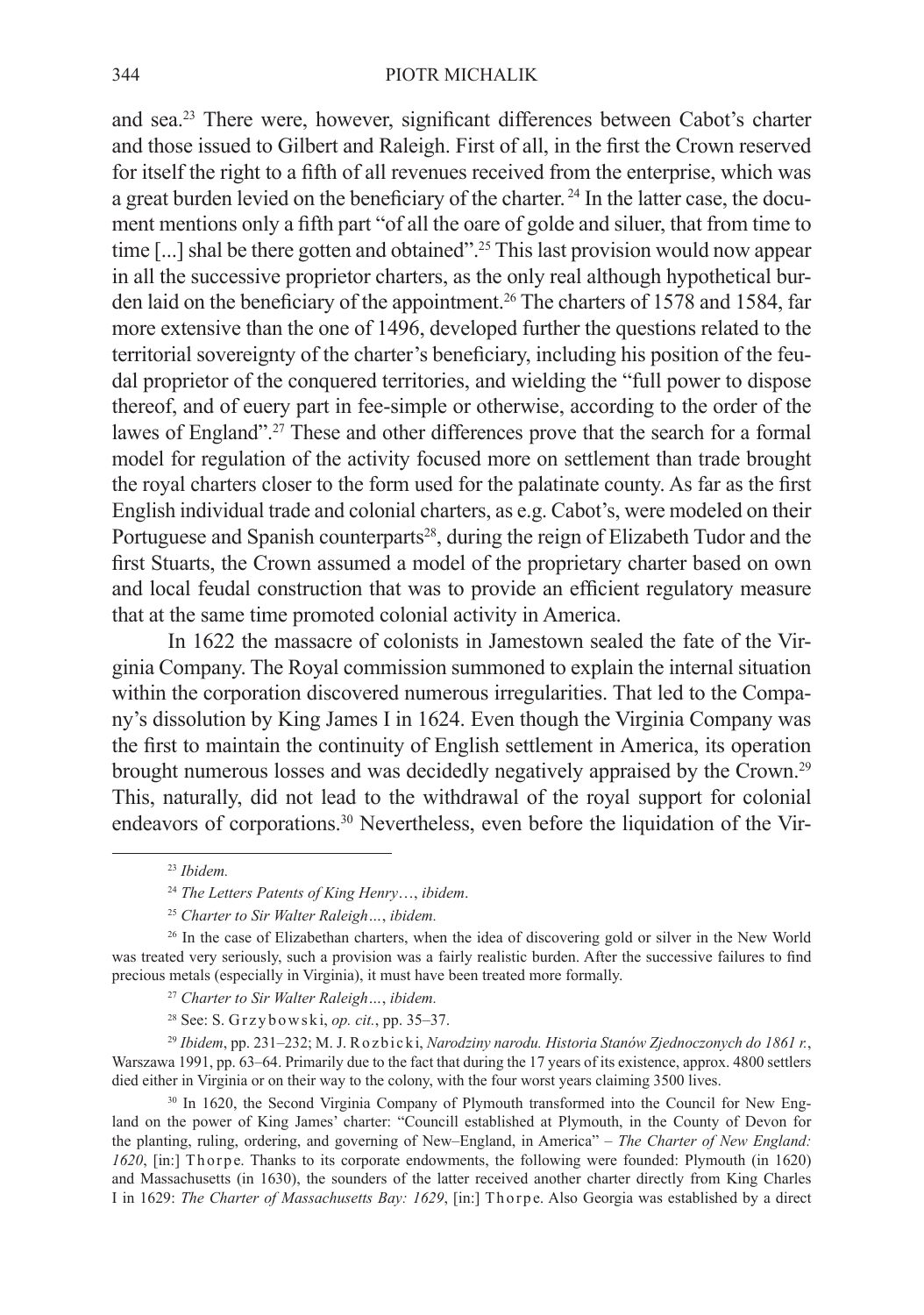ginia Company, the royal initiative turned rather towards the individual investors, who were furnished by King James with proprietary charters. Beginning with the year 1621, when the Scottish noble, William Alexander, Earl of Stirling, received an appointment for the Province of Nova Scotia,<sup>31</sup> the Stuarts created successive 'overseas palatinates' of which the most important where Maryland; Maine granted in 1639 to Sir Ferdinand Gorges;<sup>32</sup> New York, granted to James, Duke of York in 1664;<sup>33</sup> Carolina bestowed to Sir Robert Heath in 1629,<sup>34</sup> and after declaring this charter null and void, to eight other proprietors in 166335; and Pennsylvania granted to William Penn in 1681.<sup>36</sup> Similarly, the beneficiaries of the royal charters, both individual and corporate ones, transferred some of their territories (together with the proprietary rights) to establish new colonies, as was the case with the New Hampshire granted to Captain John Mason by the Council for New England in 1622 and 1629;37 New Jersey, awarded by the Duke of York to Sir George Carteret, and John Lord Berkeley, in 1664;38 and Delaware established by William Penn in 1701 from the territories that were given to him in 1682 by the king's brother<sup>39</sup>. Only a few of the proprietary charters were *expresis verbis* based on the model of palatinate county, and specifically on that of the Durham bishopric. Among those mentioned above, only those issued for Maryland, Maine, and Carolina were of the Durham type. And it is the first of these that may be considered a model charter of the proprietary type.

On June 20, 1632, the *Charter of Mary land* signed by King Charles the first was accompanied by the Great Seal of the Realm.<sup>40</sup> The recipient of the monarch's

corporate endowment in 1732: *Charter of Georgia: 1732*, [in:] Th or p e, which in the case of Connecticut, New Haven, and Rhode Island was only indirect: G. B. Tindall, D. E. Shi, *Historia Stanów Zjednoczonych*, Poznań 2002, pp. 76–77.

<sup>31</sup> The text of the charter is available in: J. G. B our in ot, *Builders of Nova Scotia*, Toronto 1900, pp. 104–121.

<sup>32</sup> It was a Durham type charter. *Grant of the Province of Maine: 1639*, [in:] Thorpe. Already in 1622, Gorges together with John Mason received from the Council for New England the territories of future Maine and New Hampshire: *A Grant of the Province of Maine to Sir Ferdinando Gorges and John Mason, esq., 10th of August, 1622*, *ibidem*.

<sup>33</sup> *Grant of the Province of Maine: 1664*, *ibidem*. In this charter, King Charles II endowed his brother with the territories lying between the rivers Connecticut and Delaware, where the Dutch New Netherlands still existed at that time. Later in the year, the Dutch colony was conquered by James and renamed to New York: M. J. R o z b i c k i, *op. cit.*, p. 145.

34 It was a charter of the Durham type: *Sir Robert Heath's Patent 5 Charles 1st; October, 30 1629*, [in:] Thorpe.

<sup>35</sup> They were: Henry Hyde, 2nd Earl of Clarendon, George Monck, 1st Duke of Albemarle, William Craven, 1st Earl Craven, John Berkeley, 1st Baron Berkeley of Stratton, Anthony Ashley Cooper, 1st Earl of Shaftesbury, Sir George Carteret, Sir William Berkeley, and Sir John Colleton. This was another of the Durham type charters: *Charter of Carolina, March 24, 1663*, [in:] Thorpe.

<sup>36</sup> *Charter for the Province of Pennsylvania, 1681*, *ibidem*.

<sup>37</sup> *Grant of Hampshire to Capt. John Mason, 7th of November, 1629*, *ibidem*. See also footnote No. 32.

<sup>38</sup> *The Duke of York's Release to John Lord Berkeley, and Sir George Carteret, 24th of June, 1664*, [in:]

Thorpe.

<sup>39</sup> *Charter of Delaware – 1701*, *ibidem*.

<sup>40</sup> *The Charter of Maryland June 20, 1632, Introduction, by E. C. Papenfuse, [in:] Archives of Mary-*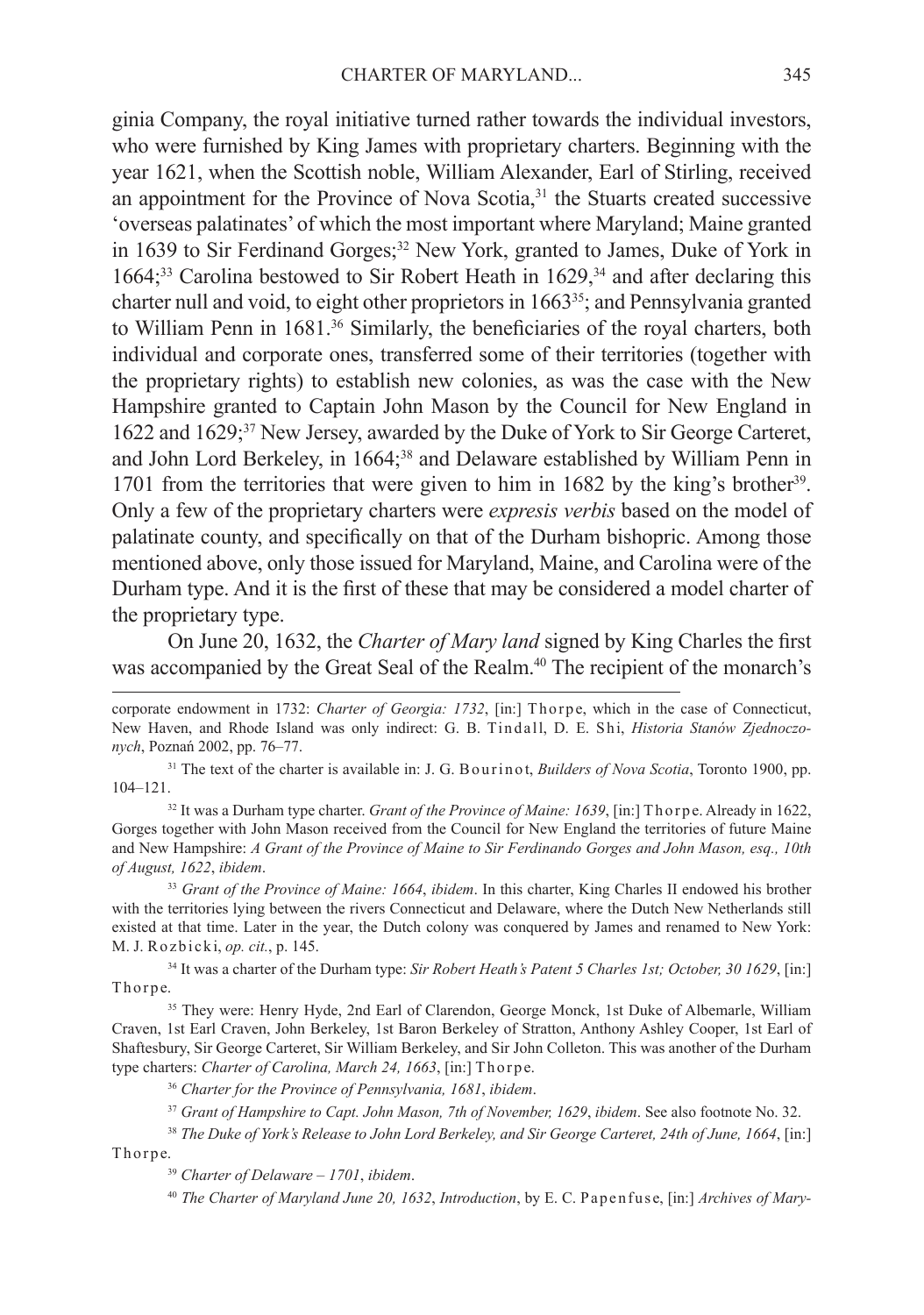will was the "right Trufty and Wellbeloved Subject *Cecilius Caluert Baron of Baltemore* in our Kingdom of *Ireland,* Sonne and heire of Sir *George Caluert*" who, following an intention of his father decided "to tranfport an ample Colony of the *English* Nation unto a certaine Countrey [...], in the parts of *America*".<sup>41</sup> Both the very concept of establishing Maryland and acquisition of the proprietary charter from the Crown were not the work of its first proprietor and beneficiary of the charter, Cecil (in fact Cecilius) Calvert, but his father, George Calvert, 1st Baron Baltimore, who devoted considerable part of the five decades of his life to colonial plans.

George Calvert was born around 1580 in Kipling, Yorkshire. His father was Leonard Calvert, a gentleman of Flemish origin, and mother – Alice (Grace) Calvert née Crosland. George began his walk of life, appropriate for a provincial gentry, by entering Trinity College at Oxford University. It was also in Oxford that having completed his studies, he received the degree of Bachelor of Arts in 1597, and an honorary degree of Master of Arts in 1605. At that time he married his first wife, Anne Mynne of Hertfordshire. The fruit of that union were 11 children.<sup>42</sup> In  $1606$ Calvert became one of private secretaries to the Earl of Salisbury. His tasks, initially those of a translator, and later also of the advisor, included primarily dealing with Spanish and Italian correspondence. Simultaneously, beginning with 1608, he held the post of the Clerk of the Crown of Assize and Peace in Ireland. Besides that, Calvert was elected to the House of Commons, where in the years 1609–1611 he represented the town of Bossiney in Cornwall.43 It is highly probable that it was then that, making use of his double role and playing that of the intermediary, Calvert came close to James I. Thus, without giving up the entirely his activity in the House of Commons,44 Sir George focused on the career of a courtier and a clerk. In 1613, he acquired a very important post of the Clerk of the Privy Council, and four years later became knighted by King James.<sup>45</sup>

In 1619, Sir George was nominated one of the two Secretaries of State, and it was him, and not Robert Naunton, who was allowed to use the prestigious title of 'the Principall Secretary'. This post gave him a vote in the Privy Council, and guaranteed regular contact with the king and influence on entire internal and for-

*land Online*, http://aomol.net/html/index.html (further: AMO), Vol. 549, pp. 5–7. The Latin original of the Charter, that must have been in the possession of the Calvert family, has been lost to us. London's Public Record Office holds the original of the patent roll (Patent Roll 8 Charles I, Part 3, No. 2594. PRO). Its scan is available from AMO, Vol. 3, pp. 3–12. Currently the oldest known English copy of the charter is the manuscript found in the documents of Sir Edmund Andros, Governor of Maryland in the years 1693–1694 (the so-called Houghton manuscript). It consists of two parts written at different times, of which at least one dates back to the first two years of the colony. Currently, the document is stored in the Maryland Hall of Records. The text of the Houghton manuscript is identical to the oldest known printed English copy of the charter coming from a pamphlet entitled *A Relation of Maryland, 1635* and promoting Maryland. Its scan may also be accessed from AMO, Vol. 657, p. 61–83, which is where the quotes used in this paper come from.

<sup>41</sup> *The Charter of Maryland*, [in:] AMO, Vol. 657, p. 61.

<sup>42</sup> *The Encyclopaedia Americana International Edition*, Danbury–Connecticut 1993, Vol. 3, p. 127.

<sup>43</sup> *The Concise Dictionary of National Biography*, Oxford 1992, Vol. 1, p. 443.

<sup>44</sup> He will return there in the years 1621–1624, this time for Yorkshire.

<sup>45</sup> *The Columbia Electronic Encyclopaedia*, Sixth Edition, Columbia University Press 2003.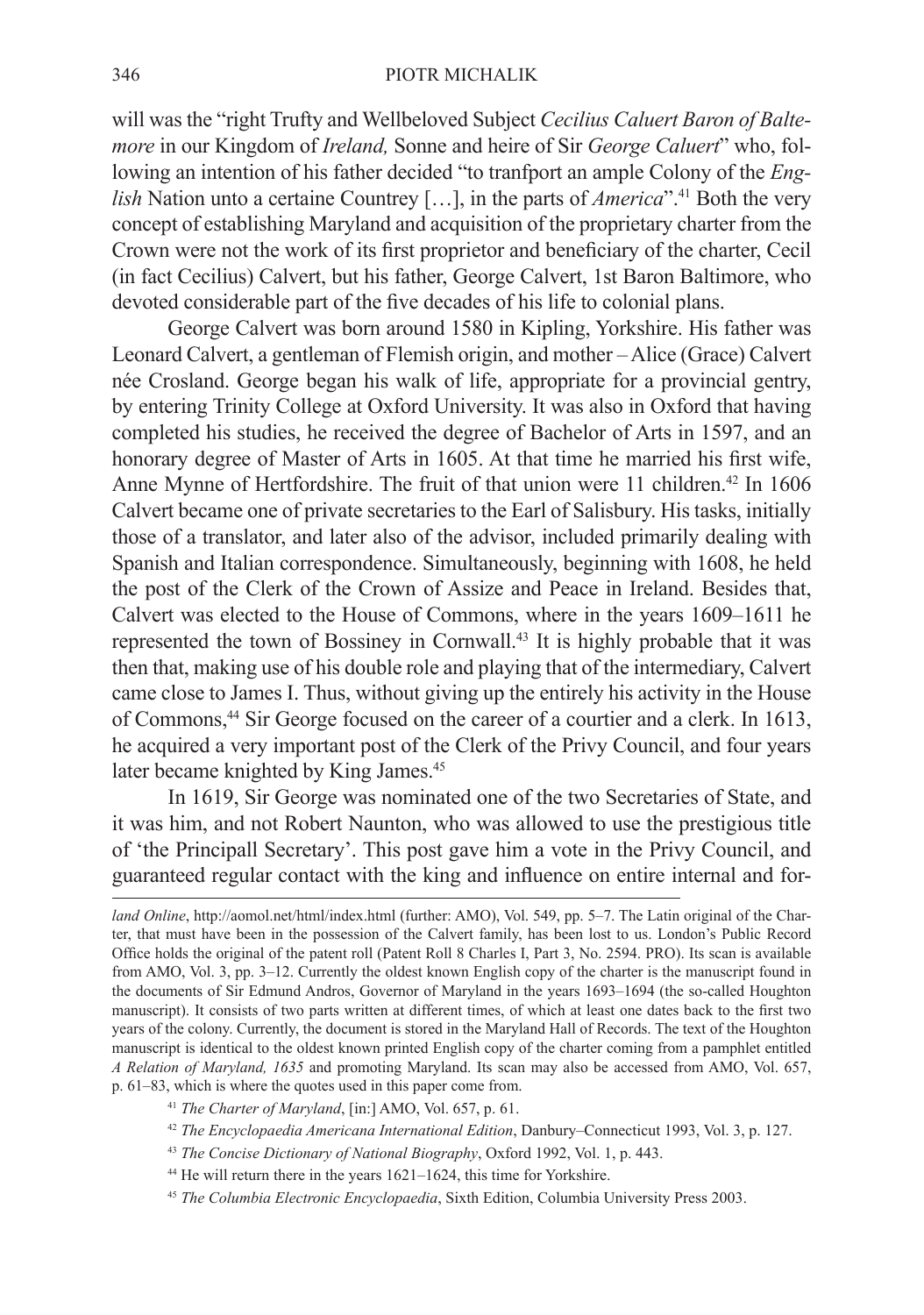eign policy.46 The king's grace had also a material dimension, as the new secretary soon received a land endowment in Longford in Ireland, an annual pension of  $£ 1000$ , and a share in royal tax on the silk trade, which allowed him to purchase (in 1619) his home town of Kipling and build there the Kipling Hall: a residence of the Calvert family proper for his status.<sup>47</sup>

Almost at the same time as his career of a clerk began, Calvert took to his second life's passion, namely, trade and colonization. Already in 1609 he became a shareholder of the Virginia Company (of London) and the East India Company, and in 1622 also a member of the Council for New England.48 Being the Secretary to the Earl of Salisbury who at that time managed English colonial policy, and later participating personally in its development, Calvert had the opportunity to acquire the experience necessary to conduct his overseas enterprise. Besides all these, he was still involved in Irish matters, which the English considered a particular 'training ground' for their colonization policy.49 His tenure of an important position at the court and acquisition of necessary funds, made it possible for Calvert to go forth with his colonization plans.

In 1620, Sir George purchased from a William Vaughan fragment of the coast of Newfoundland. A year later, he sent there a 12-man-strong group of settlers under Captain Edward Wynne. The go behind this expedition was to establish the Ferryland Colony that would become the trans-shipment and trading base for the flourishing Newfoundland fisheries. Initially, everything was developing favorably, which Wynne reported to Calvert not without an undisguised joy.50 Therefore, Sir George officially appealed to the king to be granted the south-eastern part of Newfoundland.51 King James granted him his wish, and on April 4, 1623, Calvert received the proprietary charter for the Province of Avalon, encompassing the territory of today's Avalon Peninsula.<sup>52</sup> The choice of such a name, of highly symbolic character, points at the religious intentions of the founder.53 Of greater importance, however, is the content of the charter listing in detail the immense prerogatives of the proprietor of the new colony. In line with the provisions of the charter, Calvert

<sup>52</sup> *Charter of Avalon*, [in:] J. T. S h a r f, *History of Maryland*, Baltimore 1879, pp. 34–40.

<sup>&</sup>lt;sup>46</sup> G. E. Ay l m er, *The King's Servants. The Civil Service of Charles I 1625–1642*, New York 1961, p. 16.

<sup>&</sup>lt;sup>47</sup> J. D. K rugler, *English and Catholic. The Lords Baltimore in the Seventeenth Century*, Baltimore & London 2004, p. 39.

<sup>48</sup> *Ibidem*, pp. 33–34, S. G r z y b o w s k i, *op. cit.*, p. 237.

<sup>&</sup>lt;sup>49</sup> N. P. Canny, *The Ideology of English Colonization: From Ireland to America*, "The William and Mary Quarterly" 1973, 3rd Ser., Vol. 30, No. 4, pp. 575–598.

<sup>50</sup> *Edward Wynne Letter to George Calvert, 28 July 1622*, [in:] *Newfoundland Discovered, English Attempts at Colonization, 1610–1630*, London 1982, pp. 195–198.

<sup>51</sup> *Permanent Settlement at Avalon*, [in:] *Colony of Avalon Foundation. The Partnered Project of the Newfoundland and Labrador Heritage Web Site, Memorial University of Newfoundland*, www.heritage.nf.ca/ avalon/history/settlement.html. Today, the town of Calvert is situated in the area.

<sup>53</sup> Avalon was the legendary name of Glastonbury, England's earliest centre of Christian worship, according to the legend of King Arthur, founded by Joseph of Arimathea: H. Kirke, *The First English Conquest of Canada*, London 1908, p. 150.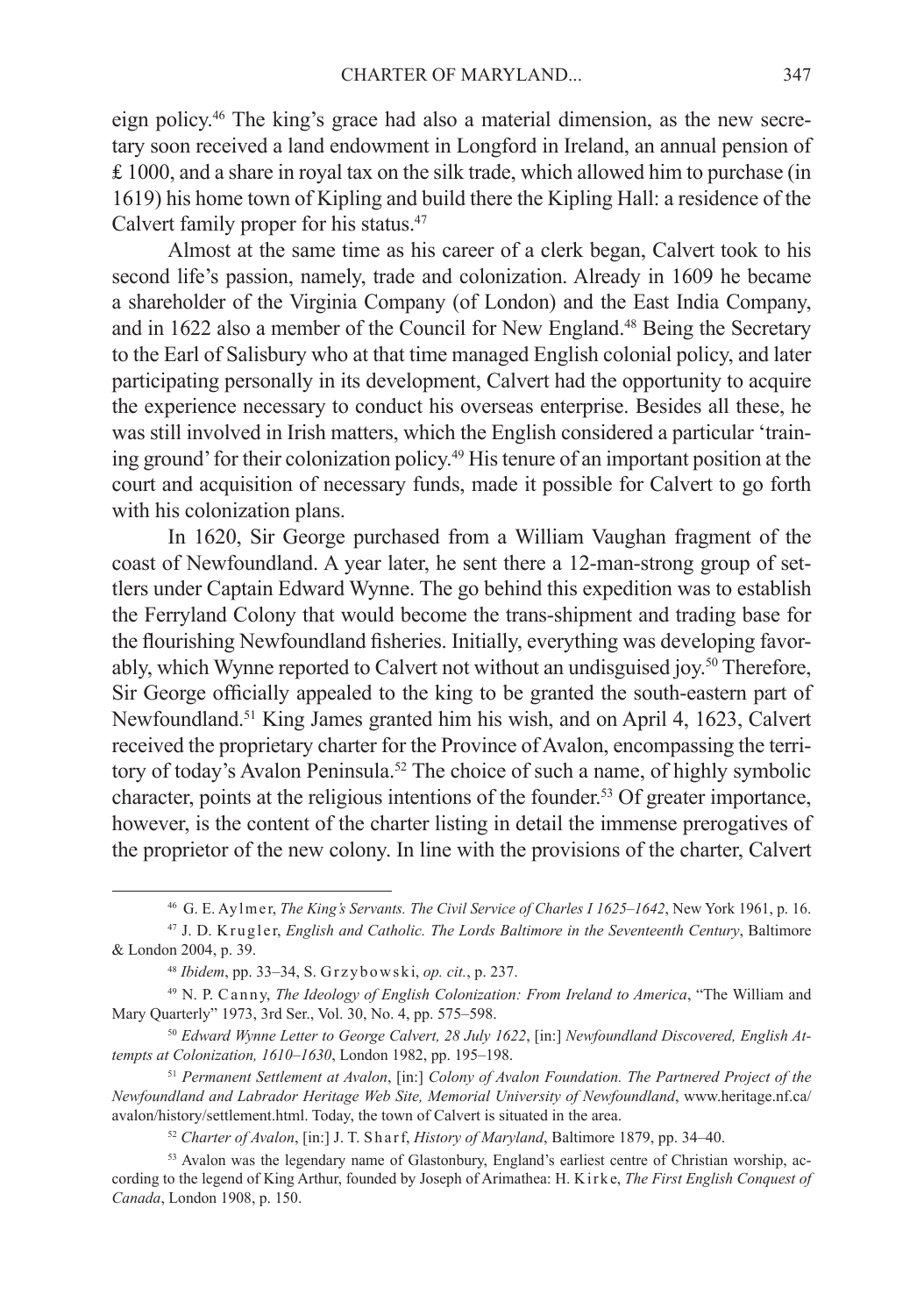and his successors as "true and absolute Lords and Proprietaryes" of the Province of Avalon could "have, exercise, use and enjoy the same [rights], as any Bishop of Durham*,* within the Bishopprick, or County *Palatine* of Durham, in our Kingdome of England*,* hath at any time heretofore had, held, used, or enjoyed, or of right ought, or might have had, held, used, or enjoyed".<sup>54</sup> In this way, the Charter of Avalon, being the first of the Durham type charters, became directly the model for all the later chapters of the type, and primarily for the Charter of Maryland, which repeated nearly all the provisions of the preceding document.<sup>55</sup>

Calvert owed the acquisition of his overseas palatinate to the favors of King James I, who in this way appreciated the faithful and long-term services of his secretary. On the other hand, Sir George had to cover the costs of the entire enterprise, investing in Avalon, anything between  $£ 20,000$  and 25,000. The value of this investment is a testimony to the strong involvement of Calvert and to the volume of expected revenues, which were to originate primarily from managing Newfoundland fisheries.<sup>56</sup> Yet the establishment of Avalon was not only a trading and financial investment, but was also the result of the religious and political persuasions of Sir George who hailed from a Catholic family. Although at the age of 12. he officially joined the Church of England, it was a move fostering his future career rather than result of religious beliefs.<sup>57</sup> After the outbreak of the Thirty Years' War, Calvert as the Secretary of State became involved in the English–Spanish alliance intended by James I, which could lead to a great improvement in the situation of the persecuted English Catholics, the so-called Recusants.58 During the negotiations conducted in the years of 1621–1624, that were to lead to the marriage of Charles, the Prince of Wales to Infanta Maria, Calvert as a specialist in Spanish affairs, prepared, among other documents, legal acts to guarantee the recusants the concessions promised by London to the Spanish Crown.<sup>59</sup>

Should we trust the testimony of a Polish magnate, Jerzy Ossoliński, Sir George was already a Catholic<sup>60</sup> while still conducting 'the Spanish match', even though in 1624 as a Member of Parliament, he swore the oath of supremacy.<sup>61</sup> Thus

<sup>58</sup> For a more comprehensive analysis, see: R. G ardiner, *Prince Charles and the Spanish Marriage*: *1617–1623*. *A Chapter of English History*, London 1869.

<sup>59</sup> The Spanish demanded that a catholic bishop of Madrid demanded also twenty priests an own public chapel, and excluded from the English jurisdiction, are present by the future Queen. Besides, the children of Charles and Mary were to be brought up by the Queen, in accordance with her religion to the 12th year of age. Moreover, immediate suspension of criminal laws against the recusants, and their abrogation by the Parliament within three years. G. Davies, *The Early Stuarts 1603–1660*, Oxford 1959, pp. 56–58. For futher reading see footnote No. 102.

60 J. O s s o l i ń s k i, *Pamiętniki*, Wrocław 1952, pp. 131–132. Calvert ensured Ossoliński about this during the Polish magnate's stay in London in 1621.

 $61$  J. D. Krugler, *op. cit.*, p. 64.

<sup>54</sup> *Charter of Avalon...*, p. 35.

<sup>&</sup>lt;sup>55</sup> For this reason I am not analysing its provisions here.

<sup>&</sup>lt;sup>56</sup> Sir George Calvert and the Colony of Avalon, [in:] Colony of Avalon Foundation...; M. J. Rozbicki, *Transformation of the English Cultural Ethos in Colonial America: Maryland 1634–1720*, Warszawa 1985, p. 22.

<sup>57</sup> J. D. K r u g l e r, *op. cit.*, pp. 29–30.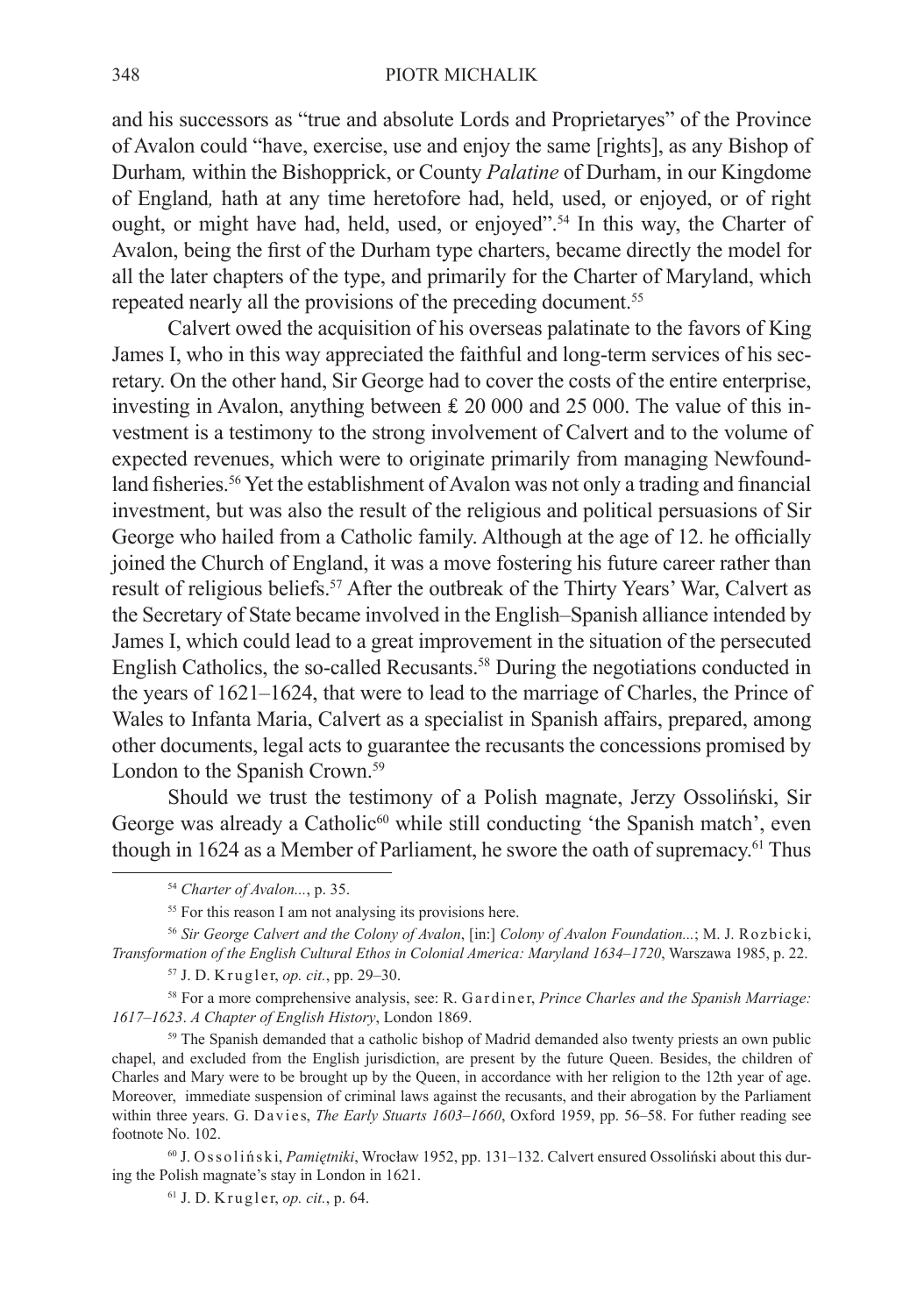both for political and religious reasons, he counted on the success of the Spanish marriage, which could open before him a path to further career and also an opportunity to combine the future career with official conversion to Catholicism. The fiasco of the Spanish alliance, which – despite the expedition of Charles Stewart, the Prince of Wales, and George Villiers, 1st Duke of Buckingham to Madrid in the years  $1622-1623$  – was broken down by Habsburg unity,<sup>62</sup> was also a personal defeat for the Secretary of State. In 1624, Calvert was removed by Buckingham both from the matters of war with Spain demanded by the Commons, and from participation in marriage negotiations with France.<sup>63</sup> Faced with these, in January 1625, Sir George officially announced his conversion to Catholicism, and soon, without waiting for the oath of supremacy being applied to him, resigned from the office of the Secretary of State. His resignation, however, did not mean falling from the royal grace. In February, James made Calvert, a Peer of the Kingdom of Ireland, creating him the Baron of Baltimore, and let him retain his membership in the Privy Council.64 Newly created 1st Baron Baltimore, would however break away from politics by a long way, and devoted himself to his colonial enterprise.

It is hard to say whether these were the hidden religious beliefs of Calvert that influenced his decision to establish the Avalon colony, which from its earliest days was designed to become a refuge for English Catholics should 'the Spanish match'65 be lost. Such a treatment of the colony by Baron Baltimore is far more probable after the year 1625. Moreover, it is a fact that the very extensive rights of the beneficiary of the Avalon Charter allowed him a fair degree of freedom in practicing the religion he confessed, and taking the persecuted Catholics into his protection. Some of them reached Avalon after Calvert's conversion, and Baron Baltimore himself – as testified by the Anglican pastor in Ferryland, Erasmus Stourton – brought to the colony two priests who started the first Catholic mission in the British North America.<sup>66</sup> In the same year, Baron Baltimore, brought his entire family, together with his second wife, Lady Joan Calvert, to Avalon, with the intention to make Newfoundland his permanent residence.<sup>67</sup> These were the religious practices of the Calverts and their coreligionists that brought about the conflict with Stourton who, having been removed from the colony, went to Plymouth, where he made a highly detailed report denouncing Baltimore.<sup>68</sup>

<sup>62</sup> G. D a v i e s, *op. cit.*, p. 59.

<sup>&</sup>lt;sup>63</sup> J. D. K r u g l e r, *op. cit.*, p. 63. Commenced after the talks with Spain had been broken, the latter negotiations brought about the marriage of Charles I with the Catholic Henrietta Maria in 1625. J. Z. K ed zierski, *Dzieje Anglii 1485–1830*, Wrocław 1986, pp. 155–156.

<sup>64</sup> *The Concise Dictionary...*, p. 443; J. D. K r u g l e r, *op. cit.*, p. 73.

<sup>65</sup> This assumption is justified by Stanisław Grzybowski, see: S. G r z y b o w s k i, *op. cit.*, pp. 236–238. Similarly, the name of the colony points at the same in a symbolic manner.

<sup>66</sup> *Sir George Calvert and the Colony of Avalon...*; *Erasmus Stourton Examination before the Justices of the Peace at Plymouth*, *9 October 1628*, [in:] *Newfoundland Discovered...*, pp. 284–285.

<sup>67</sup> *Permanent Settlement at Avalon..*.

<sup>68</sup> *Erasmus Stourton Examination*...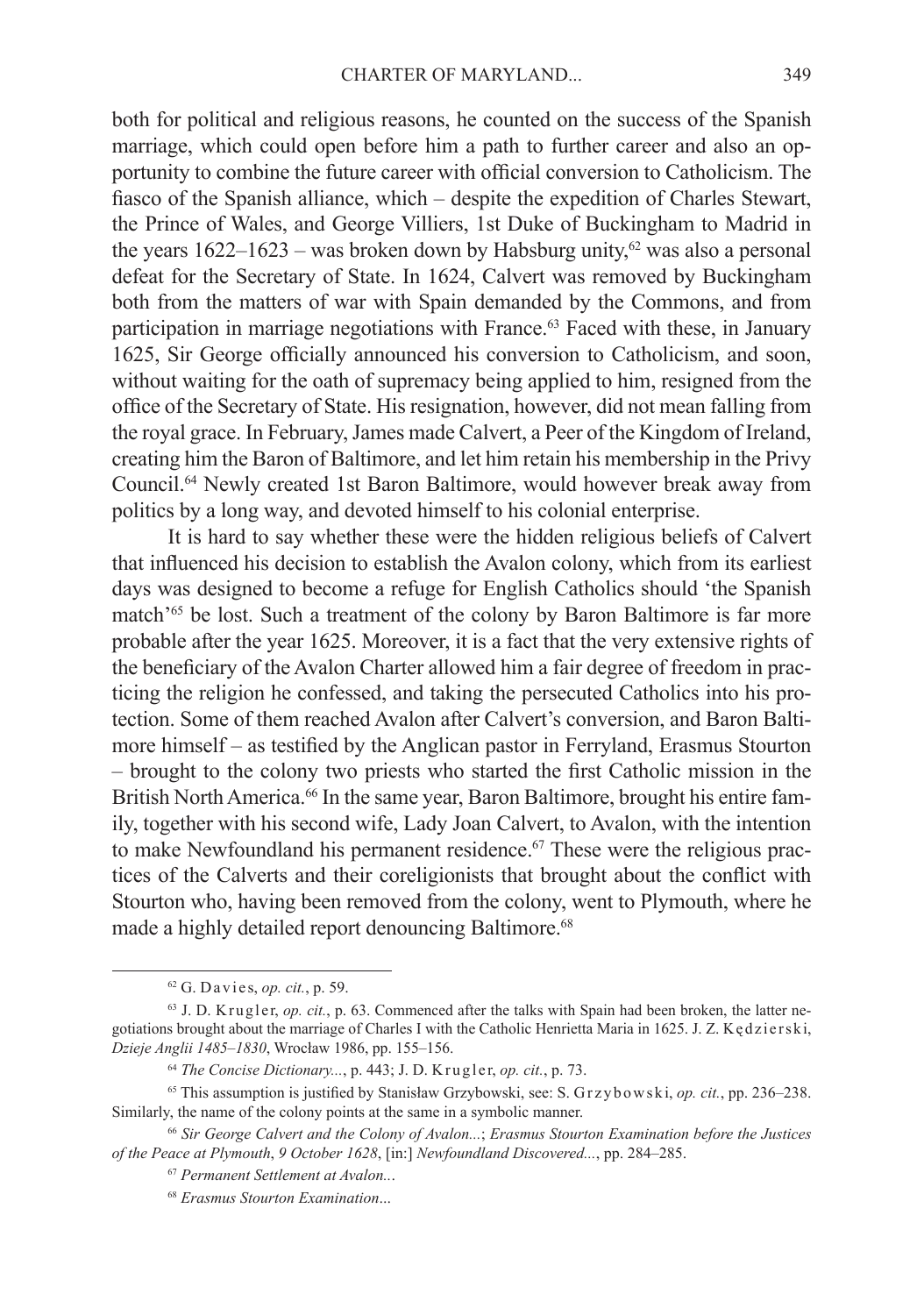## 350 PIOTR MICHALIK

Independent of the religious questions, of key importance for the development of the young colony were its profitability, security, and natural conditions. Unfortunately, all these were not favorable for the colony's proprietor. Having incurred major expenditure,<sup>69</sup> failed to acquire the expected gains,  $\frac{70}{2}$  and repulsed the assault of French corsairs on the colony in  $1628$ ,<sup> $71$ </sup> Baltimore admitted defeat to the severe climate of the Canadian shores<sup>72</sup>. In autumn 1629, he decided to move out from Avalon, leaving there only a group of fishermen and his agent.<sup>73</sup> This did not mean, however, that he would resign from his colonial plans. Together with his family and servants, Baron Baltimore moved south to Virginia. He counted on King Charles being equally magnanimous as King James, and grant him a new estate within his "Majesty's dominion of Virginia, where if your Majesty will please to grant me a precinct of land with such privileges as the King your father my gracious master was pleased to grant".74 Yet it was also by the Chesapeake Bay that Sir George faced obstacles. Immediately on his arrival at Jamestown in October 1629, he ended a dispute on the oath of supremacy with the authorities of the colony. The report on that conflict submitted by the Governor of Virginia, John Pott, to the Privy Council suggests that, eager to remain in Virginia, Calvert sought a compromise, which however could not be reached.<sup>75</sup> With matters taking such a turn, Baron Baltimore refuse to swear the oath, and – forced to leave Virginia – returned to England.76

The successive defeat did not manage to break Calvert down. Being convinced that the climate of the Chesapeake Bay favors the settlement far better than the aura of the Newfoundland, he became strongly involved in the conclusion of his endeavor to settle in Virginia. However, with a view to previous conflicts on the grounds of religion, Baltimore turned to King Charles for a grant of the land lying south of the James River, as by that time they had not been settled.77 The king, however, was unable to grant the wish of his Peer as the land Calvert appealed for had earlier been granted to Sir Robert Heath,<sup>78</sup> and also due to the stalwart opposi-

 $69$  See above, p. 10.

<sup>70</sup> Which was caused by a slump in Newfoundland fishing: *Sir George Calvert and the Colony of Avalon...*

<sup>71</sup> *George Baltimore to the King, 19 August 1629*, AMO, Vol. 3, p. 16.

 $72$  Who thus described it in a latter to Charles I: "I mett with greater difficultyes and encumbrances here which in this place are no longer to be resisted, but enforce me presently to quitt my residence, and to shift to some other warmer climate of this new world, where the wynters be shorter and lesse rigorous. […] your Majesty may please to understand that […] from the middst of October to the middst of May there is a sadd face of wynter upon all this land, both sea and land so frozen for the greatest part of the tyme as they are not penetrable no plant or vegetable thing appearing out of the earth untill it bee about the beginning of May, nor fish in the sea besides the ayre so intolerable cold as it is hardly to be endured." *George Baltimore to the King, 19 August 1629...*

<sup>73</sup> *Sir David Kirke and the Newfoundland Plantation*, [w:] *Colony of Avalon Foundation...*

<sup>74</sup> *George Baltimore to the King, 19 August 1629...*

<sup>75</sup> *Governor Pott and others to the Council, 30 November 1629*, AMO, Vol. 3, p. 16.

<sup>&</sup>lt;sup>76</sup> J. D. Krugler, *op. cit.*, pp. 105–106.

<sup>77</sup> L. G. C a r r, E. C. P a p e n f u s e, *A Declaration of The Lord Baltemore's Plantation in Maryland. The Charter of Maryland*, AMO, Vol. 550, p. 12.

<sup>78</sup> *Ibidem*, p. 7.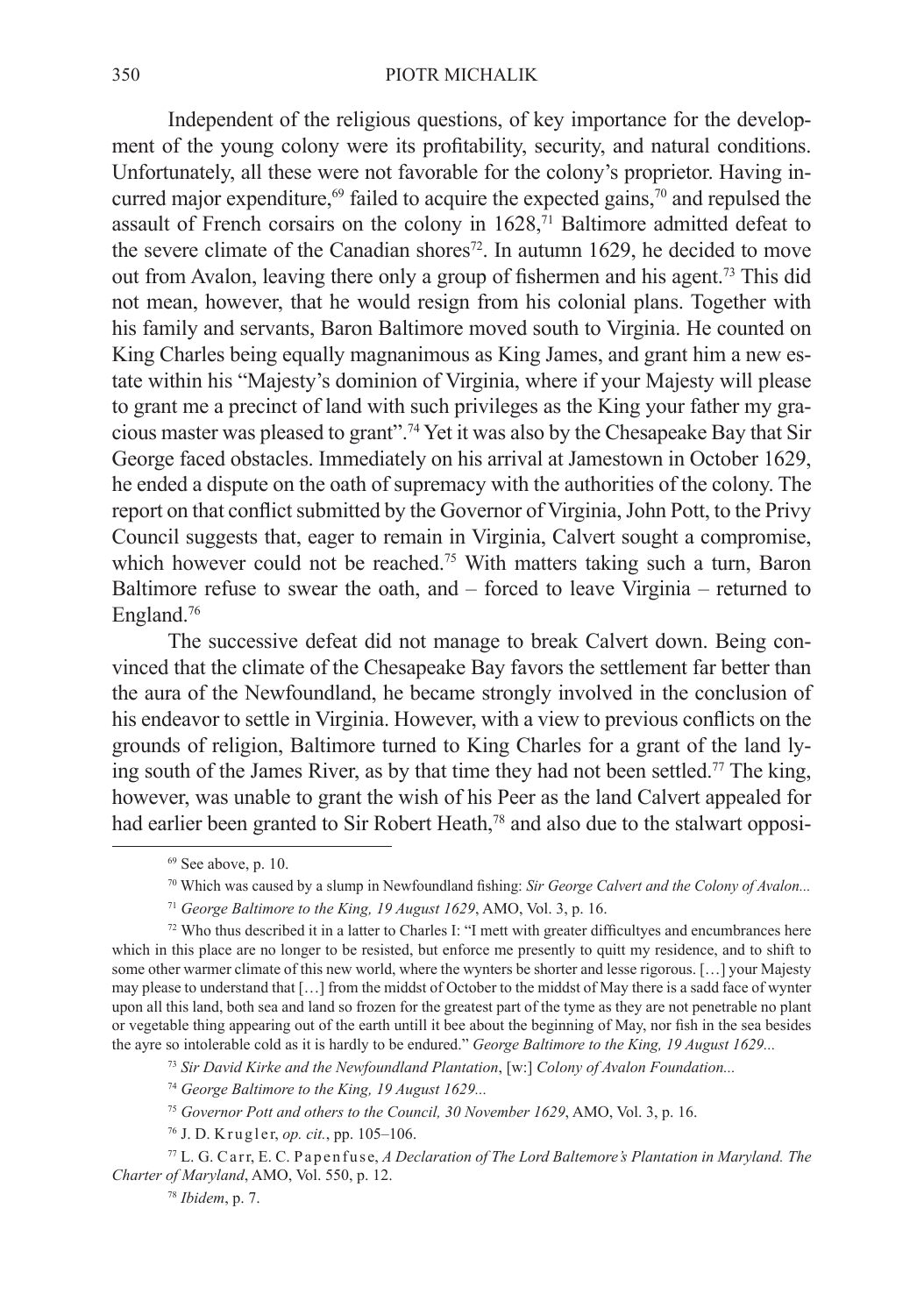tion from the authorities of Virginia. Stronger averse to Baltimore, the government of Virginia fought a fierce battle from 1629 to 1633 not to allow the Calverts on the shores of the Chesapeake Bay, and presented the King and the privy Council with any imaginable arguments against papists.79 Nevertheless, in the spring of 1632, Charles agreed to grant Baron Baltimore the land situated south of the Potomac river. Fulfilling the wish of Baltimore, the new colony was named 'the land of Mary' (Mary land) to honor the catholic wife of the King.<sup>80</sup> Properly assessing the colonization competence of Calvert, the Stuart king supported his endeavors, primarily for the benefit of his own overseas estates, as the future Baltimore's colony was to reinforce and expand the English influence over the American shores, being pitted against the Dutch New Netherland established south of the Delaware River by the Dutch West India Company in 1624.<sup>81</sup> Moreover, the memory of the faithful service of Calvert at the court of James I and the effort he undertook to carry out the decisions of the Charter of Avalon must have been not without significance for this decision.

The 1st Baron Baltimore died in London on April 15, 1632, leaving the fulfillment of his dream to his successor and eldest son, Cecil, 2nd Baron Baltimore and the First Proprietor of the Maryland Colony.82 Following the provisions of the Charter of Maryland, Cecil Calvert received from Charles I a vast area of around 6 million acres of land, situated north of the Potomac River, and south-west of the Delaware River, covering the Delaware Peninsula and reaching approximately 250 km deep into the American continent.<sup>83</sup> As has been said, Sir Cecil received this territory on the rights of the Prince Bishop of Durham, "in free and common foccage, by fealty onely, for all feruices".<sup>84</sup> Tenure in free and common socage was for the tenant the most advantageous form of tenure of all the forms of land endowments practiced at the time in England. It meant that the tenant's duties towards his feudal overlord were limited solely to an annual rental, which could be of symbolic nature.<sup>85</sup> In the Charter of Maryland, this rental was defined as the duty to deliver two Native American arrows to Windsor Castle, on the first Tuesday after Easter, every year, and the right of the Crown to a fifth of the gold and silver mined, naturally, only in the case it has been found.<sup>86</sup> The charter itself emphasizes that the Calverts were not receiving their new province in any other feudal form, that is *in capite* 

<sup>79</sup> *Documents relating to the Settlement of Maryland, 1629–1637*, AMO, Vol. 3, pp. 16–22.

<sup>80</sup> See footnote No. 63.

 $81$  E. C. Papen fuse, *op. cit.*, p. 4.

<sup>82</sup> *Will of sir George Calvert Baron Baltimore dated 14. Ap: 1632*, [in:] *The Calvert Papers. Maryland Historical Society Fund Publication, No. 28*, Baltimore 1899, Vol. 1, p. 48.

<sup>83</sup> M. J. R o z b i c k i, *Wirginia, Maryland i Karolina*, [in:] *Historia Stanów Zjednoczonych Ameryki*, t. 1: *1607–1763*, Warszawa 1995, p. 67. I.e. equivalent to ca. 2 400 000 hectares.

<sup>84</sup> See above, pp. 10, 65–66.

<sup>85</sup> Ch. M. Andrews, Our Earliest Colonial Settlements. Their diversities of origin and later charac*teristics*, New York, 1961, p. 147; for a more comprehensive analysis, see: J. Lawler, G. G. Lawler, A Short *Historical Introduction to the Law of Real Property*, Beard Books 2000, pp. 13–15.

 $86$  E. C. Papen fuse, *op. cit.*, p. 66.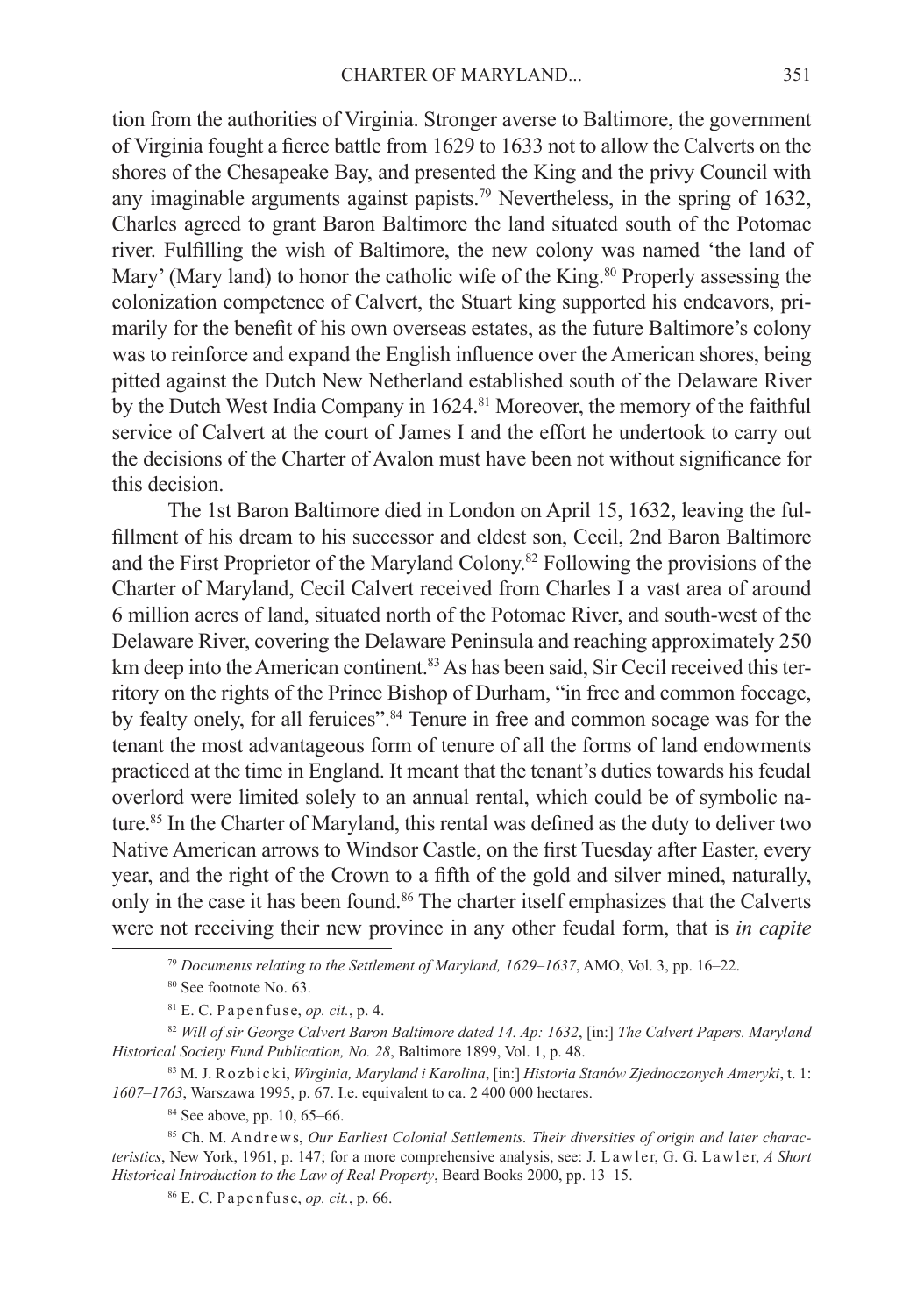and *by knight's service*<sup>87</sup> that they would find less beneficial, definitely because both these forms were used in the Charter of Avalon, and the King Charles' Charter granted Sir Robert Heath.88

Awarding Baltimore's colony the form of bishopric–palatinate emphasized the legal and feudal character of the entire undertaking. In line with the provisions of the Charter, Baron Baltimore, being the proprietor of entire Maryland, became the sole proprietor of the natural riches of his province, to the like of the monarchs' regale.89 Besides this, within his estate, the Proprietary Governor had the right "to erect and incorporate" towns and villages, in which he could settle the colonists that he has brought from overseas.<sup>90</sup> To achieve this, the right of royal subjects to emigrate to Maryland together with the permit to have them shipped to America were clearly stated in the Charter.<sup>91</sup> Moreover, King Charles granted English citizenship on a one-off, conclusive basis to all residents of Maryland and their descendants, with all the resultant "Liberties, Franchifes, and Priviledges",<sup>92</sup> which was definitely very favorable for future settlers and for the development of the province itself.

Of special importance, however, was a privilege that was peculiar to Maryland and allowed Calvert to develop within his colony a feudal manorial system that was fully subjected to him.93 Excluding the Calverts from the under the power of the Statute of *Quia Emptores* and other legal acts related thereto, King Charles awarded the proprietors of Maryland with "full and abfolute licence, power, and authoritie [...] to erect any parcells of land within the Province aforefaid, into Mannors, and in every of the faid Mannors, to have, and to hold a *Court Baron,* with all things whatfoever witch to a *Court Baron* doe belong".94 This immunity resulted in direct dependence of the beneficiary of the grant from Proprietor and not, as was the case in England, from the monarch<sup>95</sup>. This above was attested by the wording of the Charter that claimed that "Lord *Baltemore,* his heires and affignes" may award landed property to anyone who is "willing to take or purchase [...] in fee fimple, or fee taile, or for terme of life, or lives, or yeeres […] by fuch feruices, cuftomes,

<sup>87</sup> *Ibidem*.

- <sup>89</sup> *The Charter of Maryland...*, p. 64.
- <sup>90</sup> *Ibidem*, p. 75.
- <sup>91</sup> *Ibidem*, p. 70.
- <sup>92</sup> *Ibidem*, p. 71.

<sup>94</sup> *Ibidem*, p. 79–80.

<sup>95</sup> *Ibidem*, p. 5.

<sup>88</sup> *Charter of Avalon...*, p. 35; *Sir Robert Heath's Patent 5 Charles 1st; October, 30 1629...* The Charter of Avalon envisaged a grey horse as a payment in kind, and the Charter of Carolina "one Circle of Gold formed in the fashion of a crowne", yet only in the case of the King's arrival at the colony. Of far greater importance, however, was the obligation of military service, contained in both the charters, and resulting from the "tenure by knight's service", which was excluded from the Charter of Maryland. For more information, see: J. L a w l er, G. G. L a w l e r, *op. cit.*, pp. 4–11.

<sup>93</sup> This privilege was not included in the Charter of Avalon, nor was it a part of Heath's Charter. Much like the Charter of Maryland, the two entitled the proprietors, only to grant awards, titles and honours, on condition that they will be "not fuch as are now ufed in *England*" – *Charter of Avalon...*, p. 38; *Sir Robert Heath's Patent 5 Charles 1st; October, 30 1629...*; *The Charter of Maryland...*, p. 75.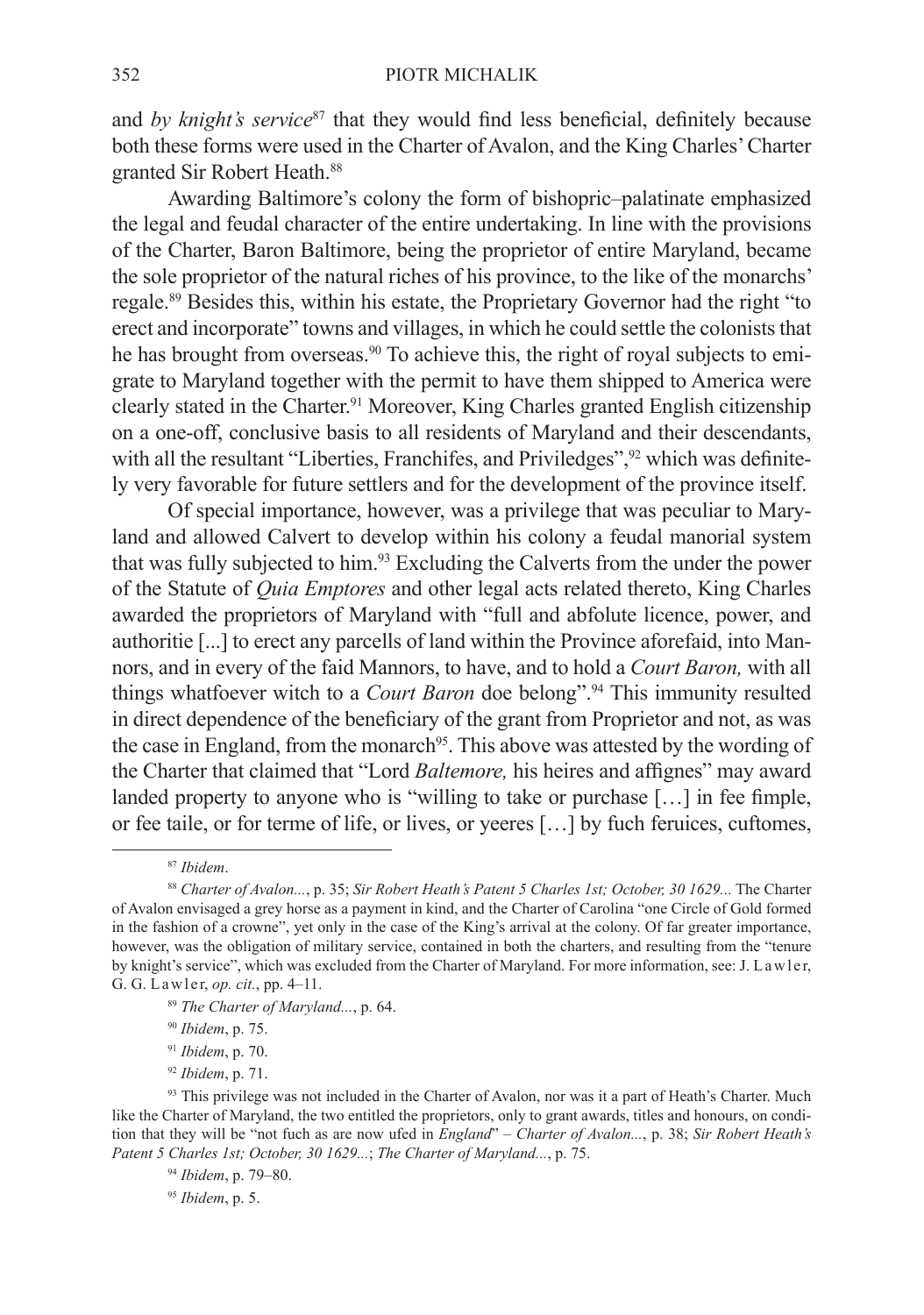and rents, as fhall feeme fit to the faid now Lord *Baltemore,* his heires and affignes; and not immediately of Vs".<sup>96</sup>

Certainly, the above-mentioned privilege was based on a concept of organizing the colony's social and economic structure that would be based on aristocratic and feudal models.97 Yet neither its form nor ideology are to be overestimated even if they continued to shape the social landscape of the 17th-century England.98 The charter itself proves that its goal was the "the conferuation of the peace, and the better government of thofe Parts", and in that spirit its clauses are to be construed.<sup>99</sup> Both Sir George and King Charles – being advocates of powerful authority based on personal feudal relations – could assume that a system of land endowments or grants would ensure the population, although the colony at first, and later – development and maintenance of internal order. The mechanism working in such a structure was simple, at least in theory. The Proprietor made large land endowments to wealthy settlers, at least ones who as younger sons of aristocracy were capable of a one-time investment on the other side of the ocean. Then, these landholders would in turn grant parts of their land to those of lesser wealth, and the process would continue further. All the beneficiaries of these endowments, together with their family and servants would populate the colony that – thanks to its quasi-feudal social structure – had the structure of power instantly organized and concentrated in the person of Baron Baltimore. Besides all these, such a system was to ensure the Calverts a continuous profit from the feudal rent.<sup>100</sup>

Baltimore's right to build the manorial system is the more understandable when one is examined it in the context of the function planned for Maryland, namely that of a refuge for the Catholics in the place of the abandoned Avalon.<sup>101</sup> It goes without saying that the Calverts were keen on making their coreligionist residents of Maryland. Yet at the time of incorporation of the colony, the number of recusants – primarily due to the administrative and fiscal repressions they suffered under Queen Elizabeth and King James – was no longer high, and they belonged mostly to the higher social strata that were capable of adapting themselves to the current conditions. For that reason, although Catholic nobility definitely desired an improvement of their political, social and religious situation, they were far from

<sup>96</sup> *Ibidem*, p. 79. The "Tenure in fee simple" allowed free ownership of the property both *inter vivos* and *mortis causa*, while "fee taile" allowed hereditary ownership of the property, yet without the right of its transfer. The remaining is the right to temporary ownership. For a more comprehensive analysis, see: J. L a w l er, G. G. L a w l e r, *op. cit.*, pp. 37, 73 and 82.

<sup>97</sup> J. D. K r u g l e r, *op. cit.*, p. 126; L. B. W r i g ht, *The Atlantic Frontier, 1607–1763*, Ithaca 1951, p. 65.

<sup>&</sup>lt;sup>98</sup> M. J. R o z b i c k i, *Transformation of the...*, pp. 24nn. Rozbicki is right to note that in this place the provisions of the Charter diverged from the contemporary social and economic reality. This does not contradict the classical statement by Ch. Andrews that the 17th-century British society continued to be mentally feudal and aristocratic, and that what the beneficiaries of royal endowments transferred to America were the models of social and economic order in which they "were born and grew up": Ch. M. A n d r e w s, *Our Earliest...*, pp. 142–145.

<sup>&</sup>lt;sup>99</sup> E. C. Papen fuse, *The Charter of Maryland...*, p. 80.

<sup>&</sup>lt;sup>100</sup> L. G. Carr, E. C. Papenfuse, *op. cit.*, p. 15; J. D. Krugler, *op. cit.*, p. 126.

 $101$  See above, p. 11 and below pp. 21–22.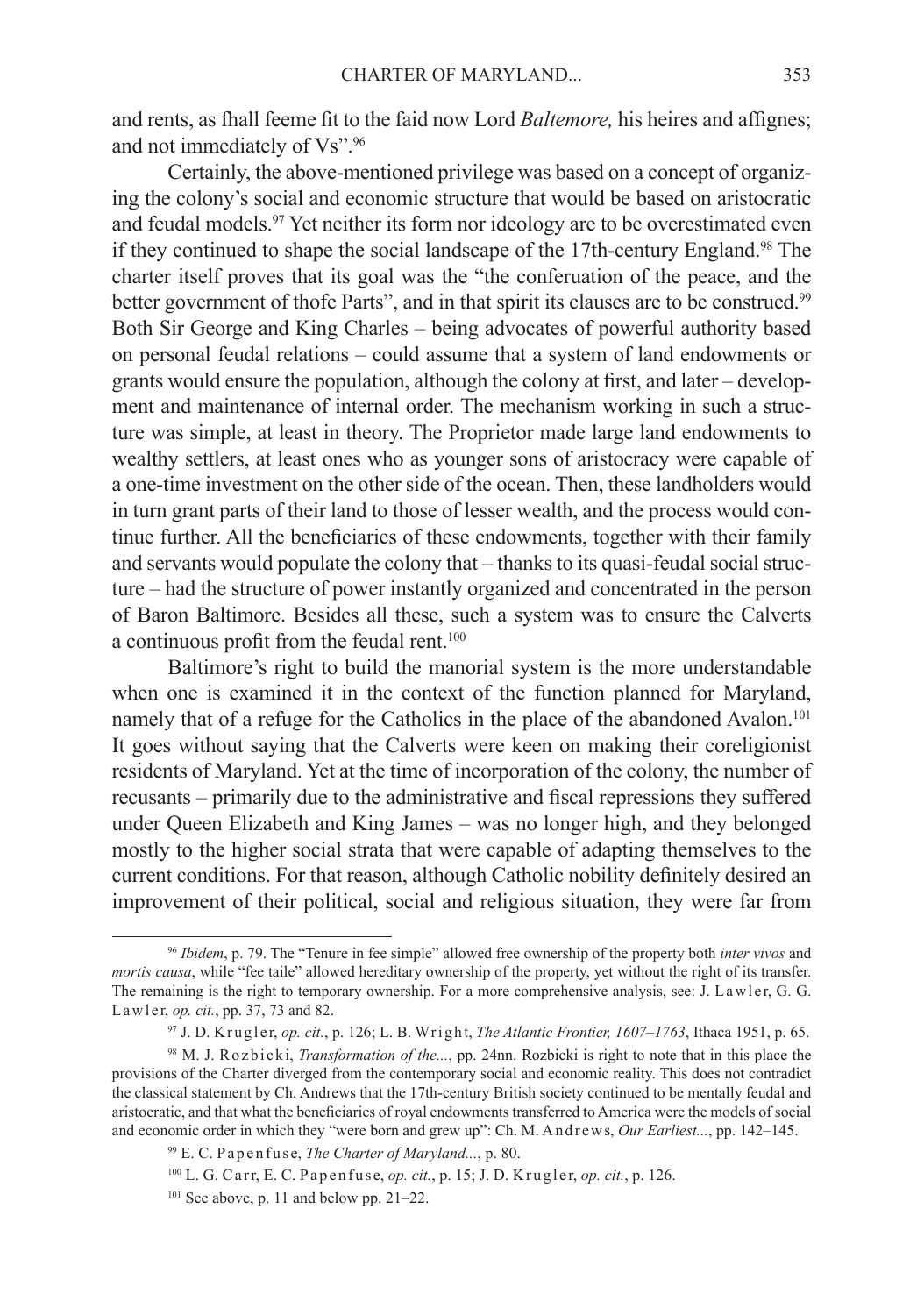being ready to embark on a risky and uncertain project of emigration overseas.<sup>102</sup> The manorial system, on the other hand, was capable of encouraging them to invest in estate on the other side of the ocean, by guaranteeing them an appropriate social status and a prominent place among the colony's authorities. This allowed the hope that the catholic character of the province could be maintained. Even with the view to the – after all, indispensable – inflow of Protestant population. The family, personal, and property ties between the Proprietary Governor and his future catholic vassals, which would thus be reinforced further, were certainly not without significance here. The Royal lawyer examining the document turned his critical attention to this very religious and personal character of the institution of land endowments in the Charter. He believed that the Charter should lead to the population of Maryland, by "persons of all sorts whatsoever different from the other Colonies in Religion Assertion or otherwise".<sup>103</sup>

It should, however, not be forgotten that following the intentions of the Crown, the privileges of the Proprietor were necessary for him, especially "for the good government, and ftate of his Colony".104 Notably, it was to allow Calvert to endure the first, and definitely the most difficult, stage of the overseas enterprise. To this end, the Charter of Maryland awarded Baron Baltimore with "free, full, and abfolute power" in the colony.105 To ensure security of the province that could suspect raids of Native Americans,<sup>106</sup> and assorted "other enemies, pyrates and robbers", the Charter granted Baron Baltimore with the right to recruit, possess, and train an army and navy that could be used to conduct war both on land and on sea.<sup>107</sup> Besides these, within his province, the Proprietor had the right "to build and fortifie Caftles, Forts, and other places of ftrength".108 Such an extensive empowerment of the Calverts in military matters, that in fact, was subject to no control, must have raised controversies, especially in the neighboring Virginia. Moreover, they were understood as a potential threat to other English colonies in America.109 However exaggerated these apprehensions seem to be, it is a fact that the Calverts did not flinch to resort to power in defense of their own interest.<sup>110</sup> Interestingly, while mak-

- <sup>104</sup> *The Charter of Maryland...*, p. 62.
- <sup>105</sup> *Ibidem*, p. 67.
- 106 The original uses the word 'savages'.
- <sup>107</sup> *Ibidem*, p. 73.
- <sup>108</sup> *Ibidem*, p. 70.

<sup>110</sup> Concerning the armed conflicts conducted by the Calverts, see e.g.: Ch. M. A n d r e w s, *The Colonial* 

<sup>&</sup>lt;sup>102</sup> W. W. Sweet, *The story of religion in America*, New York 1950, p. 77; H. G. A l exander, *Religion in England 1558–1662*, London 1968, p. 106; M. D. R. L e y s, *Catholics in England 1559–1829. A social history*, London 1961, pp. 59–60.

<sup>103</sup> *Considerations upon the Patent to the Baron Baltimore dat: 20. Junij. Octavo. Car. [1632.]*, AMO, Vol. 3, p. 19.

<sup>109</sup> *Considerations upon the Patent to the Baron Baltimore dat: 20. Junij. Octavo. Car. [1632.]...*, p. 18: "It is inconvenient that the Baron Baltimore should have power to make peace or entertaine warre with any att his [...] pleasure and soe to ingage all the rest of the English Colonies (which as to Strangers cannot bee distinguished the One Colonie from the other) by his […] owne voluntary Acts which matter is of that Importance as concernes the utter ruine or essentiall safety of the whole English Plantation in all that Country of America".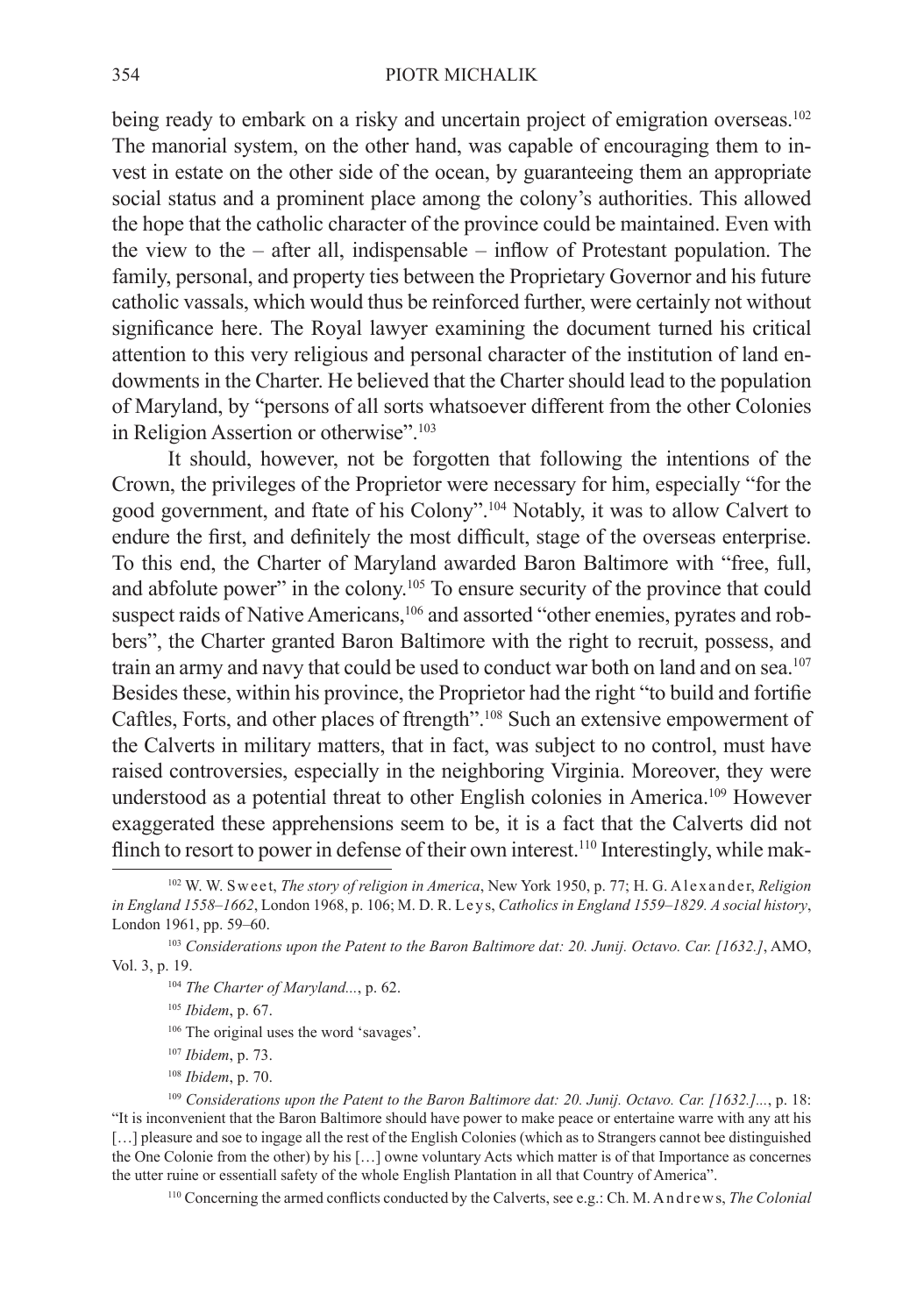ing it possible for this Peer to be protected from an external enemy, Charles I did not forget altogether about the internal dangers, as Baron Baltimore received "in cafe of Rebellion, Tumult, or Sedition, if any fhould happen (which God forbid)" the right to introduce martial law, both in the colony and at the sea.111 As it was to become apparent later, this right was of great use for the Calverts, as these were the settlers of Maryland, who turned out to be a far more serious threat to their rule of Maryland then their neighbors, be they white settlers or Native Americans.<sup>112</sup>

Consistent with the Charter also the jurisdiction of Proprietor in the colony was absolute and free. Within its territory, Sir Cecil and his descendants could at their discretion nominate and dismiss judges and all the officers "for what caufes foever, and with what power foever, and in fuch forme, as to the faid now Lord *Baltemore*, or his heires, fhall feeme moft conuenient".<sup>113</sup> Besides this, Baron Baltimore, wielded civil and criminal jurisdiction over the settlers, including the right to sentence to death "if it shall be needfull, and that the quality of the offence require it" and pardon.114 It is worth noting here, that the Charter had clearly reserved the right and obligation of the colonists to conduct and resolve all cases "criminall as civill" and any other whatsoever within the territory of Maryland, and before its courts that dealt judgment in the name of Proprietor.115 This provision was further reinforced by the fact that in line with the privileges of the Durham Palatinate, the Charter did not provide for appealing from the decisions of Maryland courts to the metropolis. This privilege was not only the subject of discussions at its issuance,<sup>116</sup> but also later remained the object of complaints of the colony's residents against its conformity to the "liberties and priviledges off the freeborne Subjects of England".<sup>117</sup>

The question of the jurisdiction turns attention to the crucial problems of application of law and its establishment in the colony. For the Charter vested Baron Baltimore with the "free, full, and abfolute power […] for the good and happy government of the faid Province, to ordaine, make, enact, and under his […] feales to publifh any Lawes whatfoever, appertaining either unto the publike State of the faid Province, or unto the private utility of particular Perfons".118 This provision, awarding the Calverts with the legislative power in the colony, was nevertheless

*Period...*, Vol. 2, pp. 274nn.

<sup>111</sup> *The Charter of Maryland...*, p. 74.

<sup>&</sup>lt;sup>112</sup> See: T. B. Riordan, *The Plundering Time: Maryland in the English Civil War, 1642–1650*, Maryland 1997.

<sup>113</sup> *The Charter of Maryland...*, p. 68.

<sup>114</sup> *Ibidem*, pp. 67–68.

<sup>115</sup> *Ibidem*, p. 68.

<sup>116</sup> *Considerations upon the Patent to the Baron Baltimore dat: 20. Junij. Octavo. Car. [1632.]...*, p. 18: "There is intended to bee granted the Liberties of a County Palantine and there is noe exception […] of the last appeale to the King as by lawe ought to bee".

<sup>117</sup> *Proceedings of the Council of Maryland*, 1667–1675, AMO, Vol. 5, p. 140.

<sup>118</sup> *The Charter of Maryland...*, p. 67.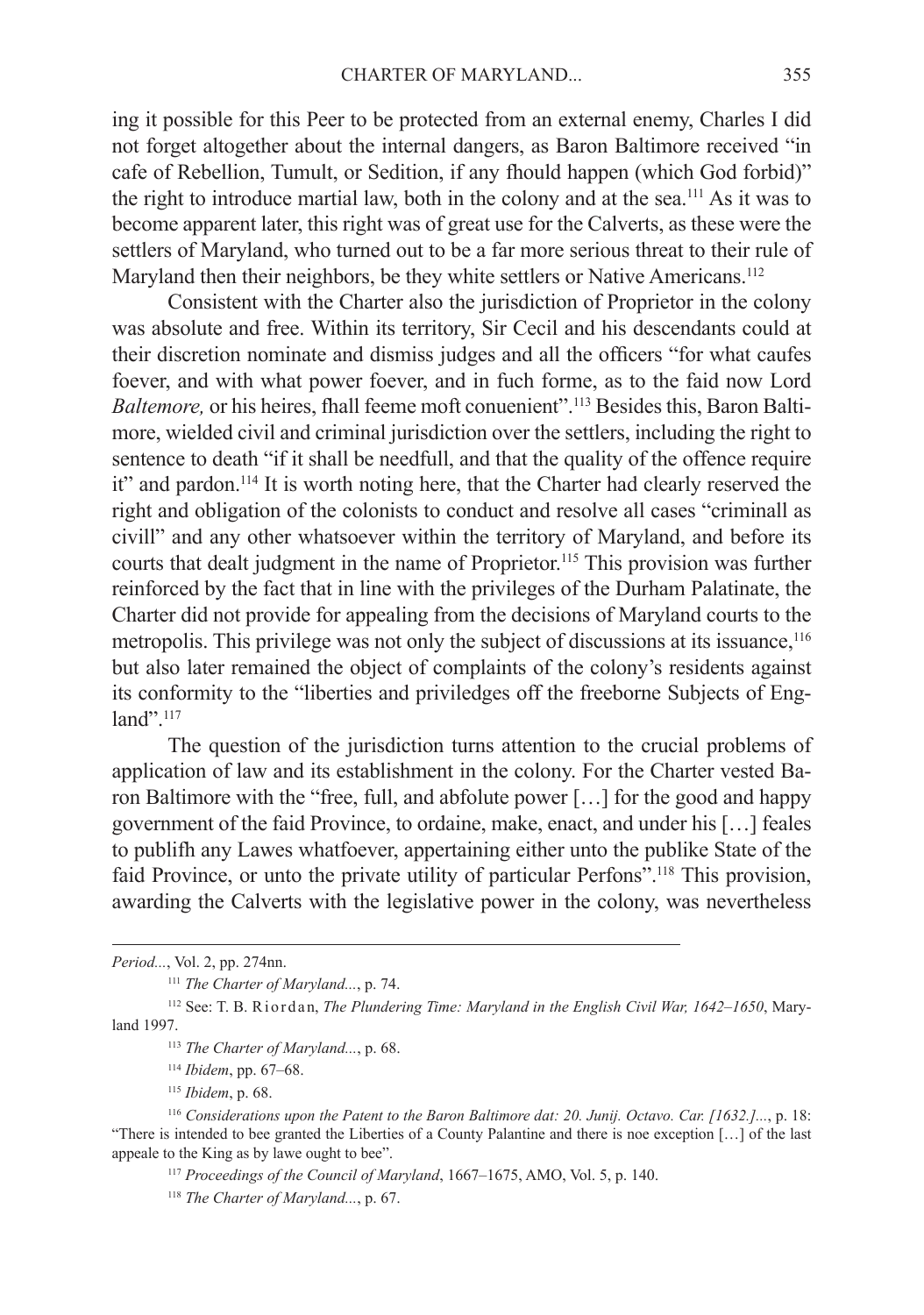## 356 PIOTR MICHALIK

limited in a fairly significant manner, both in the content of laws and in the form of its establishment. Firstly the Charter clearly stated that the statutory laws in Maryland were to be "confonant to reafon" and, which is most important, "be not repugnant or contrary, but as neere as conueniently may be, agreeable to the Lawes, Statutes, Cuftomes, and Rights of this our Kingdome *of England*".119 The formula of being 'consonant to reason', which also appears in other proprietary charters,120 was understood as the fundamental principle of common law limiting every arbitrary power and subjecting it to the abstractly conceived 'ancient constitution of England' as the form of higher law, and thus superior to that established by the King or the Parliament.121 The second proviso, on the other hand, leaves no doubt that, according to the wording of the Charter, Proprietor, should make laws in line with the principles of common and statute law binding in England.122 The provisions of the Charter did not envisage any form of control of Baltimore's acts from the metropolis, as in line with the privileges of the Durham Bishopric, they were exempt from the obligation to obtain royal approval.123 Consequently, the limitations described above were only of no more than formal nature, especially with respect to the fact that before 1660, when King Charles II established the Committee of the Privy Council for colonial matters, no systematic control of colonial legislation had been conducted.<sup>124</sup>

Of far more realistic significance was the provision concerning the procedure of legislation, which stated that the Calverts were to make laws "with the aduife affent and approbation of the Free-men of the faid Province, or the greater part of them, or of their delegates or deputies".125 Being in fact a limitation of Baltimores' absolute power, this was in line with the English parliamentary tradition, and even though neither King Charles nor the Calverts were 'partisans' of this tradition, they could not afford to reject it.126 Even though the Charter required that the Proprietor receives only advice and approbation "for the enacting of the faid Lawes", it actually made the legislative competence of the Calverts depend on the convention of the assembly of residents enjoying the full rights of the colony.127 It is true that the Charter of Maryland, envisaged the right of Proprietor to issue sovereign ordinan-

<sup>119</sup> *Ibidem*, p. 69.

<sup>120</sup> *Charter of Avalon...*, p. 36; *Sir Robert Heath's Patent 5 Charles 1st; October, 30 1629...*

<sup>121</sup> A. B r y k, *The Origins of Constitutional Government. Higher law and the source of judicial review*, Kraków 1999, pp. 171. The concept was formed by Edward Coke early in the 17th c.

<sup>&</sup>lt;sup>122</sup> E. B. Russell, *The Review of American Colonial Legislation by the King in Council*, New York 1976, p. 17.

<sup>&</sup>lt;sup>123</sup> P. P. R e ins ch, *English Common Law in the Early American Colonies*, New York 1970, p. 40.

<sup>&</sup>lt;sup>124</sup> E. B. Russell, *op. cit.*, pp. 16 and 19.

<sup>125</sup> *The Charter of Maryland...*, p. 67.

<sup>126</sup> It is found in all the charters of the proprietary type: *Charter of Avalon...*, p. 36; *Sir Robert Heath's Patent 5 Charles 1st; October, 30 1629...*; *Grant of the Province of Maine: 1639...*; *Charter for the Province of Pennsylvania, 1681...*

<sup>&</sup>lt;sup>127</sup> *The Charter of Maryland..., p. 67. The term free-men denotes these settlers who besides personal free*dom enjoyed a distinct property status that entitled them to participate in the Assembly, in person or by proxy.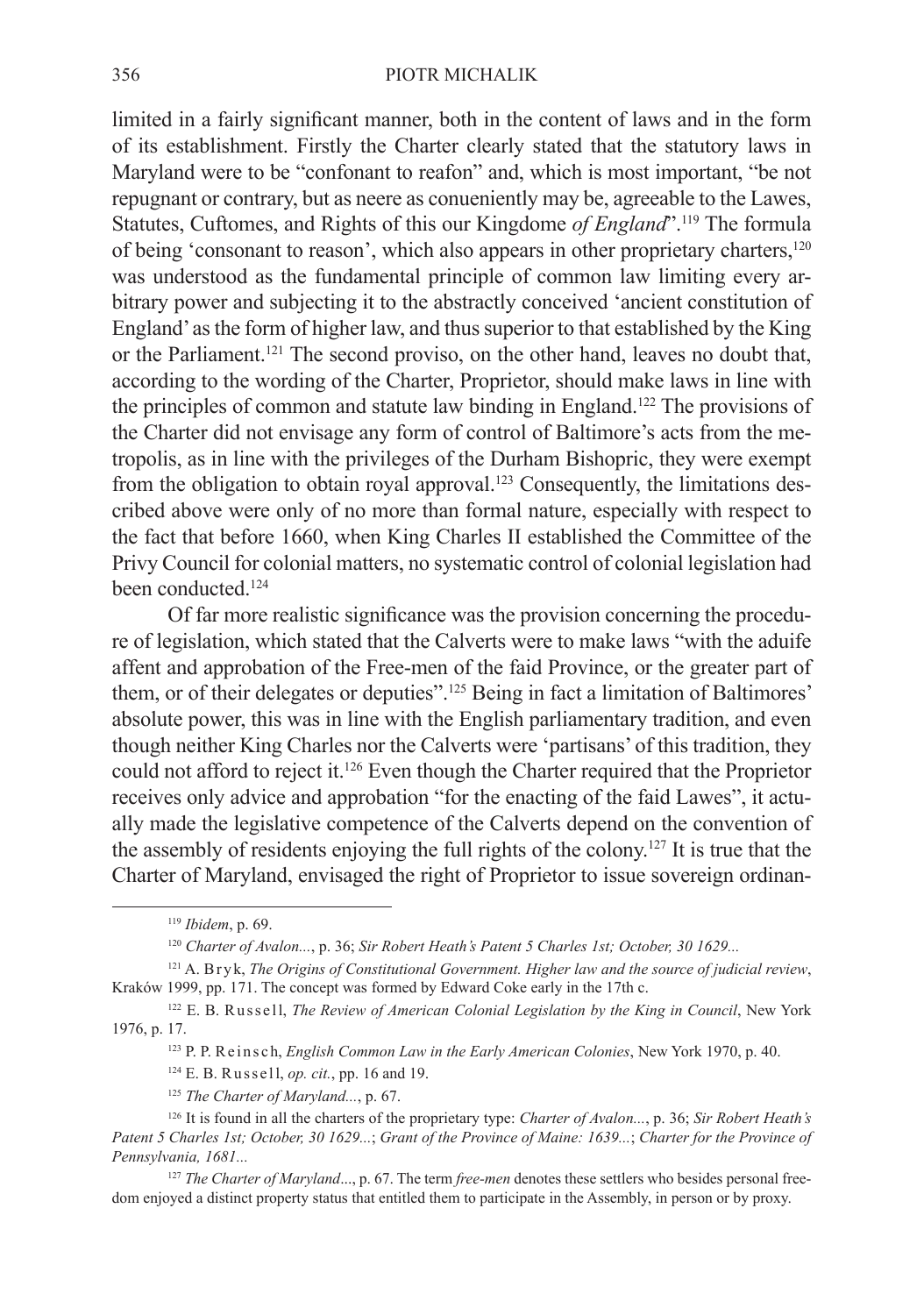ces, which were a type of minor regulations,128 these could only be introduced when it "will be neceffary to apply a remedy, before the Free-holders […] can be affembled to the making of Lawes".129 These ordinances also had to be in line with the laws of England, and moreover could in no way violate the rights of the province's residents, their lives, and property.130 This last proviso was clearly directed against the Baltimores' potential attempts to exclude the settlers from participation in lawmaking that the Charter granted them, by limiting the legislation of the colony to ordinances only.

It would be hard to fail to perceive the significance of the clause on the participation of the colony's residents in lawmaking. It was capable of encouraging the transfer of the conflict between the King and the Parliament, which at the time was escalating in England, to Maryland. This in fact took place soon after the first settlers arrived at the colony in 1634. In February 1635, Leonard Calvert, Sir Cecil's younger brother who he appointed the governor, summoned to St. Mary's the first General Assembly of colonists. The assembly passed a collection of laws on its own, and turned for their approval to Baltimore<sup>131</sup> who refused it, as following the interpretation of the Charter favorable to himself, he believed that it was a competence of the assembly only to approve or reject the drafts of laws, prepared by the Proprietor.132 This is why in the *Commission* of 1637, Baltimore, instructed his brother that during the successive general Assembly, planned for January 1638, he made it clear to the settlers that "We doe dissassent unto all the Laws by them heretofore or at any time made within our Said Province, as We doe hereby declare them to be voyd".133 As an answer to Baltimore's position, the settlers gathered in St. Mary's rejected the body of laws presented by the governor, and passed themselves a few scores of bills, in which they regulated the most burning matters of the province. Subsequently, these bills were sent to England for approval of Sir Cecil.134 Despite the requests and explanations received from his brother,135 Proprietor maintained his position, which brought about an impasse in the lawmaking that was one of the elements of complex conflict between Baltimore and the group of prominent colonists, at whose lead stood the most important of the colony's ba-

<sup>128</sup> *Ibidem*, p. 70.

<sup>129</sup> *Ibidem.*

<sup>130</sup> *Ibidem*, p. 71.

<sup>131</sup> B. C. Steiner, *Beginnings of Maryland 1631–1639*, "John Hopkins University Studies in Historical and Political Science" 1903, Ser. 21, Nos 8–9–10, p. 55. Even though there are no files preserved from that Assembly, *An Act for the attainder of William Cleyborne* of 1638 quotes to criminal regulations approved by that Assembly that were *de facto* in force in Maryland until 1638: *Proceedings and Acts of the General Assembly January 1637/8–September 1664*, AMO, Vol. 1, p. 23.

<sup>&</sup>lt;sup>132</sup> Ch. M. Andrews, *The Colonial Period...*, pp. 300-302.

<sup>133</sup> *Commission to Governor Leonard Calvert and Council, 15 April 1637*, AMO, Vol. 3, p. 50.

<sup>134</sup> *Bacon's Laws of Maryland*, AMO, Vol. 75, p. 22.

<sup>135</sup> *Gov. Leonard Calvert to Baron Baltimore, 25 April 1638*, [in:] *The Calvert Papers...*, Vol. 1, pp. 189–190.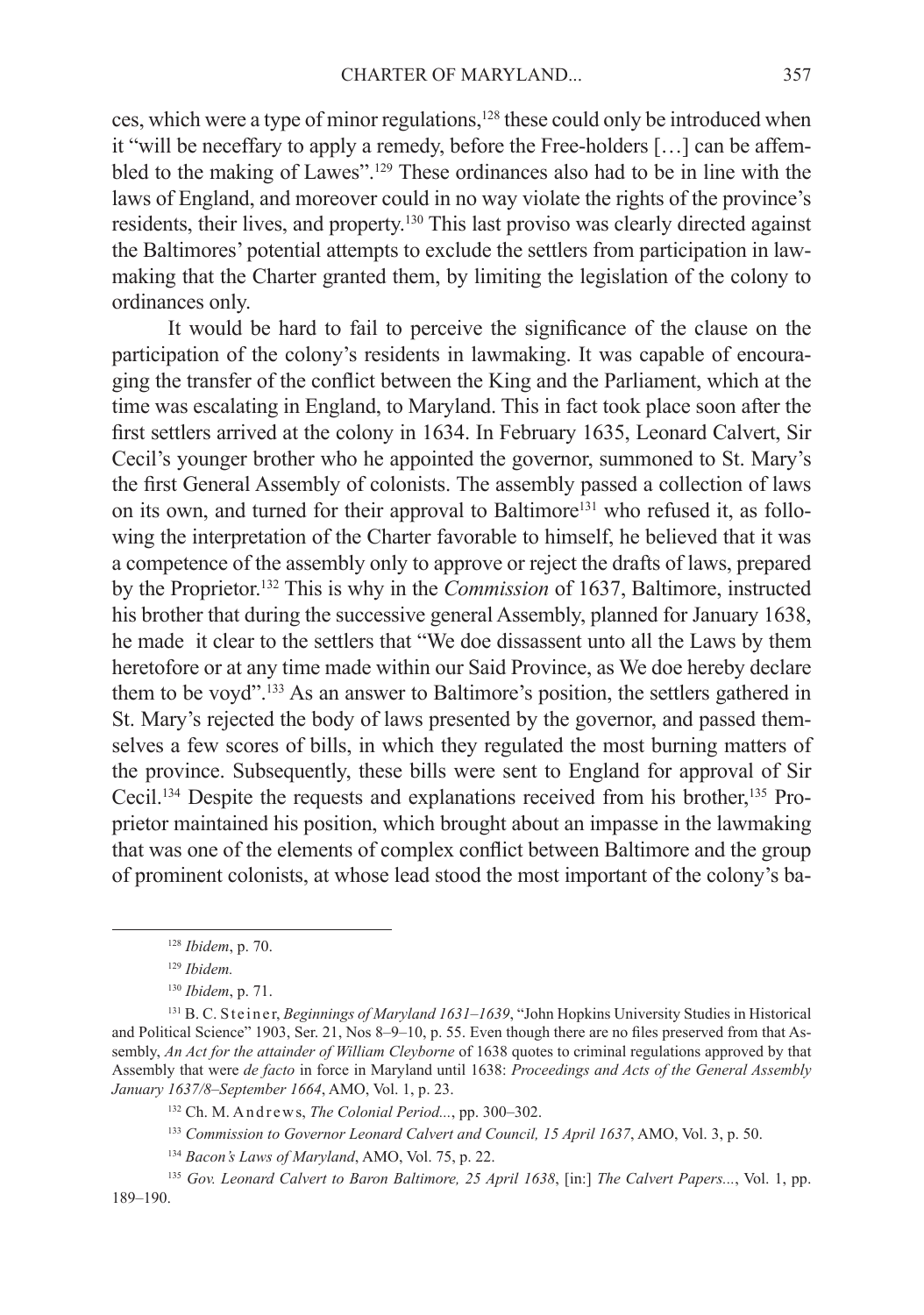rons, Thomas Cornwallis.136 Finally, Calvert gave up and approved the Assembly's first bills in  $1640$ ,<sup>137</sup> only to award the Assembly with the right "for the consulting preparing  $\&$  enacting of wholesome Lawes and Ordinances for the goverm<sup>t</sup>  $\&$  well ordering of the said Province  $\&$  people within the same" two years later.<sup>138</sup> In this matter, Maryland gained the formal and legal basis to the gradual shaping of representative government.

Another group all the privileges that the Stuart was ready to grant his 'colonial entrepreneur' were ones of trading and fiscal nature. It goes without saying that they were of fundamental importance to the success of the entire undertaking and for Proprietor himself. Thus, so that all the future residents of Maryland "may be the rather encouraged to undertake this expedition, with ready and cheerefull minds", they received the permit to transport and import all the goods they needed from the metropolis to the colony. In line with the provision of the Charter, this license could not be withdrawn or limited, and the only burden imposed on the trade it covered could be the generally binding fees and customs on specific goods.<sup>139</sup> The clause that entitled the settlers to export all the goods acquired in Maryland to the metropolis, the lands of the British Empire, and also to the friendly foreign states.140 Moreover, to make the practical execution of the awarded trading licenses possible, the Calverts received the exclusive right to establish ports, and all other maritime trading centers in Maryland, and also to furnish them with appropriate charters.141 Another expression of the palatine sovereignty of the Proprietor was the right to levy and collect "the Cuftomes and Subfidies" in all the "Ports, Harbours, and other Creekes and places" of Maryland.142 This was a result of taking over due prerogatives of the Crown, which – in line with the immunity of the county palatinate – renounced all the rights to levy any "Impofition, Cuftome, or other Taxation, Rate, or Contribution" on the residents of Maryland, their property – both estate and chattels, and also on all and any goods loaded and unloaded in the colony.<sup>143</sup>

The collection of privileges granted in the Charter of Maryland, would be incomplete without the religious prerogatives granted to the Proprietor. Although few, they require special examination due to the specific circumstances of foundation and origin of Maryland, as already mentioned.<sup>144</sup> In line with the mentality

<sup>136</sup> P. P. R e i n s c h, *op. cit.*, p. 41; L. G. C a r r, *The First Expedition to Maryland*, AMO, Vol. 551, p. 18–20; *Gov. Leonard Calvert to Baron Baltimore, 25 April 1638...*, p. 190.

<sup>137</sup> *Bacon's Laws of Maryland...*, pp. 24 and 26.

<sup>138</sup> *Proceedings of the Council of Maryland, 1636–1667...*, p. 110.

<sup>139</sup> *The Charter of Maryland...*, pp. 72–73.

<sup>140</sup> *Ibidem*, p. 76.

<sup>141</sup> *Ibidem*, pp. 76–77. An exception to this rule made by the Crown was the reservation of the right of English subjects to fish in the maritime waters of Maryland, and also to use its shores for drying and salting fish and other necessary fishing-related activities.

<sup>142</sup> *Ibidem*, p. 78.

<sup>143</sup> *Ibidem*, p. 81.

<sup>&</sup>lt;sup>144</sup> See above, pp. 11 and 16.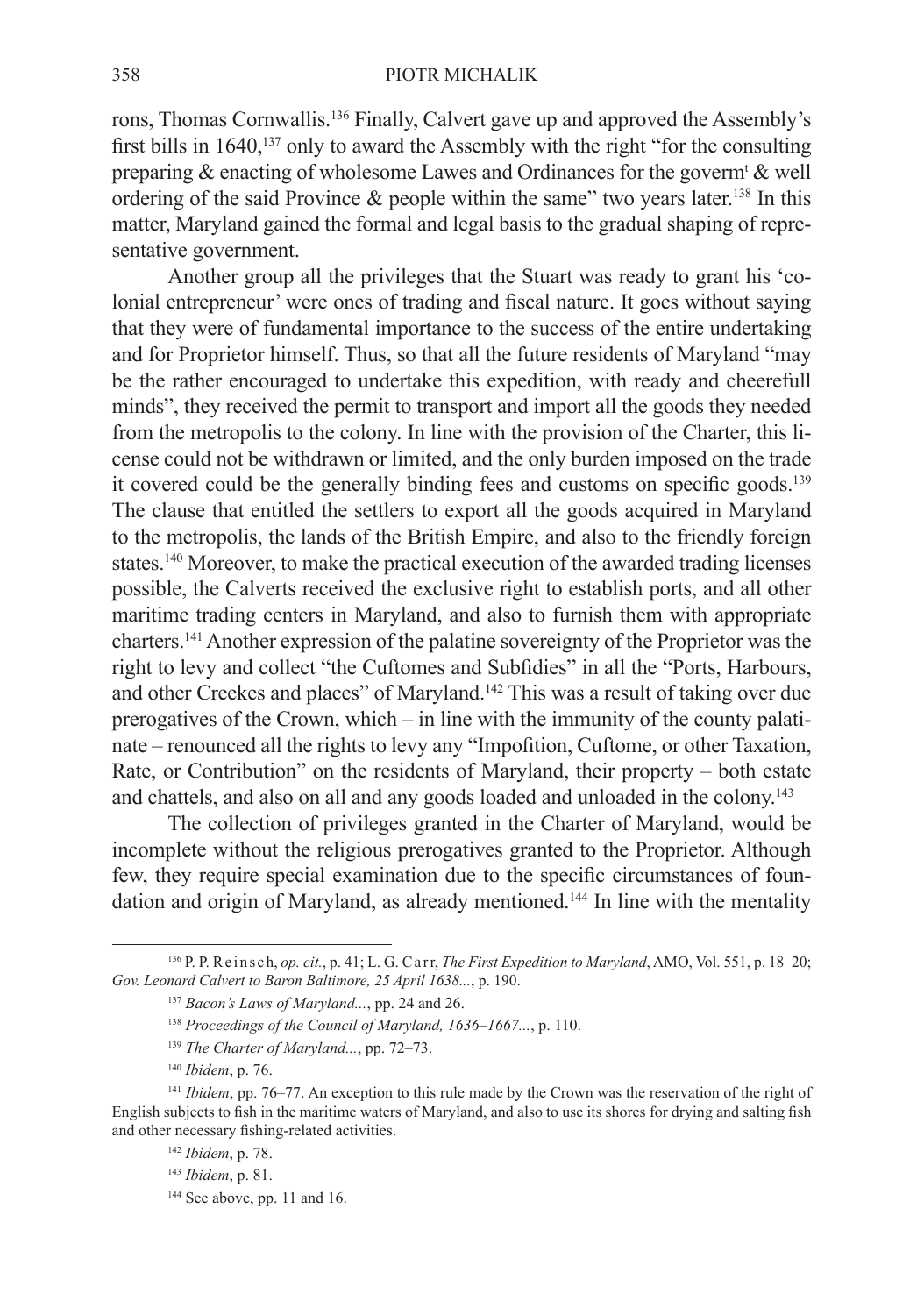prevalent in those times and colonial rhetoric, one of the main goals in the establishment of colonies was the Christianization of overseas territories and the pagan peoples inhabiting them. This goal was defined in the Charter as the "laudable and pious zeale for the propagation of the Chriftian Faith".145 At the same time, however, which is fully understandable, in none of its clauses did the Charter point at the Catholic character of the Calverts' enterprise. On the contrary, one of the first privileges it mentioned was awarding the Baltimores the rights of founders and protectors of the Church of England. The Charter granted Sir Cecil and his descendants the "Patronages and Aduowfons of all Churches, which (as Chriftian Religion fhall encreafe within the Countrey) […] fhall happen hereafter to bee erected: together with licence and power, to build and found Churches, Chappells, and Oratories [...] and to caufe them to be dedicated, and confecrated according to the Ecclefiafticall Lawes of our Kingdome *of England*".<sup>146</sup>

It would be difficult to deny that the provision of the Charter mentioned above seems to be slightly grotesque in the light of the catholic persuasion of the Calverts being a generally known fact. Yet it becomes fully understandable, if we construe it not as a law, but a duty of the Proprietor.<sup>147</sup> Awarding the Baltimores the right to patronage over the church in Maryland was one of the basic elements of the proprietary Charter.<sup>148</sup> Yet the analogous provisions set in the Charter of Avalon and in Sir Robert Heath's Charter do not include a clause about executing them in accordance with the laws of the Church of England. The clause in question was added during the editing of the Charter of Maryland and was to be repeated also in the later charters.<sup>149</sup> The reason why this change was made must have been the conversion of Sir George, which justified the need of direct protection of the Church of England in Maryland.150 An additional argument that proves that the right to erect churches in the colony was in fact a duty of the Proprietor to erect them in accordance with the laws of the Church of England is found in the final clause of the Charter of Maryland, in which Charles I makes a reservation that the interpretation of the Charter may in no way violate "Gods Holy and Truely Chriftian Religion, or the allegeance due unto Vs, Our Heires and Succeffors".151 It goes without saying that the notion of 'the truly Christian religion' is to be construed as the Anglican religion, and that consecration of a church in the Catholic rite would stand in direct breach of this.152 At the same time public practi-

<sup>145</sup> *The Charter of Maryland...*, p. 62.

<sup>146</sup> *Ibidem*, pp. 64–65.

<sup>&</sup>lt;sup>147</sup> G. Petrie, *Church and State in Early Maryland*, "John Hopkins University Studies in Historical and Political Science" 1892, Ser. 9, No. 4, p. 7.

<sup>148</sup> Its is found in all Durham type charters: *Charter of Avalon...*, p. 35; *Sir Robert Heath's Patent 5 Charles 1st; October, 30 1629...*; *Grant of the Province of Maine: 1639...*; *Charter of Carolina, March 24, 1663...*

<sup>149</sup> *Ibidem.*

<sup>&</sup>lt;sup>150</sup> J. D. Krugler, *op. cit.*, p. 124.

<sup>151</sup> *The Charter of Maryland...*, p. 83.

<sup>&</sup>lt;sup>152</sup> G. P e t r i e, *op. cit.*, p. 10.